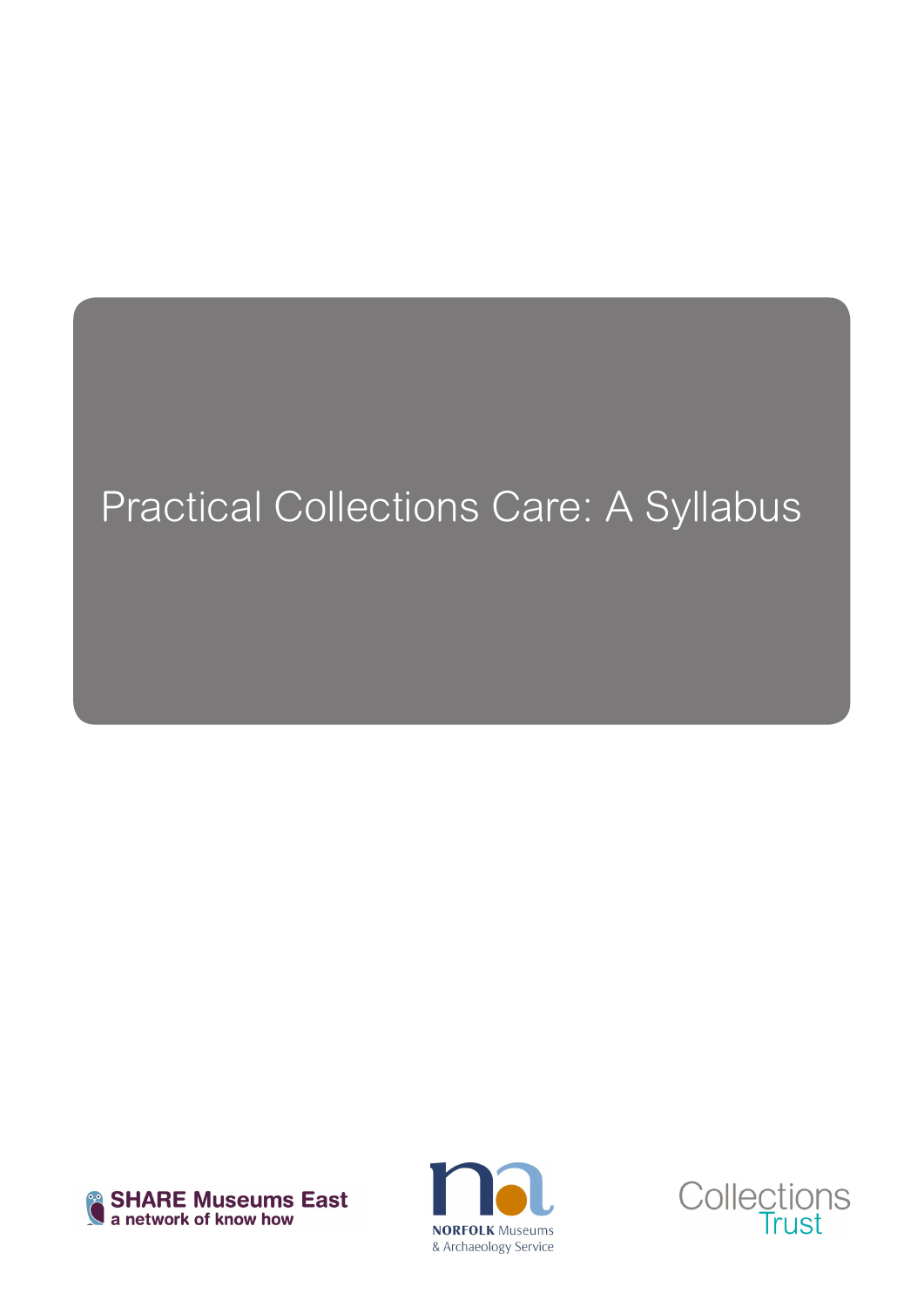**Practical Collections Care: A Syllabus**

©Norfolk Museums and Archaeology Service, 2012



Editors: Alex Dawson, Collections Trust; Susanna Hillhouse, Museum Consultant; Natasha Hutcheson, Norfolk Museums and Archaeology Service

The publishers would like to thank the following for their advice about the content of this syllabus: Renaissance Regional Conservation Officers Sarah Norcross Robinson, Libby Finney, Robert Entwhistle, Deborah Walton

Every effort has been made to ensure that the information provided in this syllabus is accurate. However, the publishers and editors make no guarantees for the currency and accuracy of the information and cannot accept any legal responsibility or liability for any errors or omissions from the syllabus, and resources cited in it, or the consequences thereof. Products and service that are referred to in this book may be either trademarks and or registered trademarks of the respective owners. The publishers and editors make no claim to these trademarks.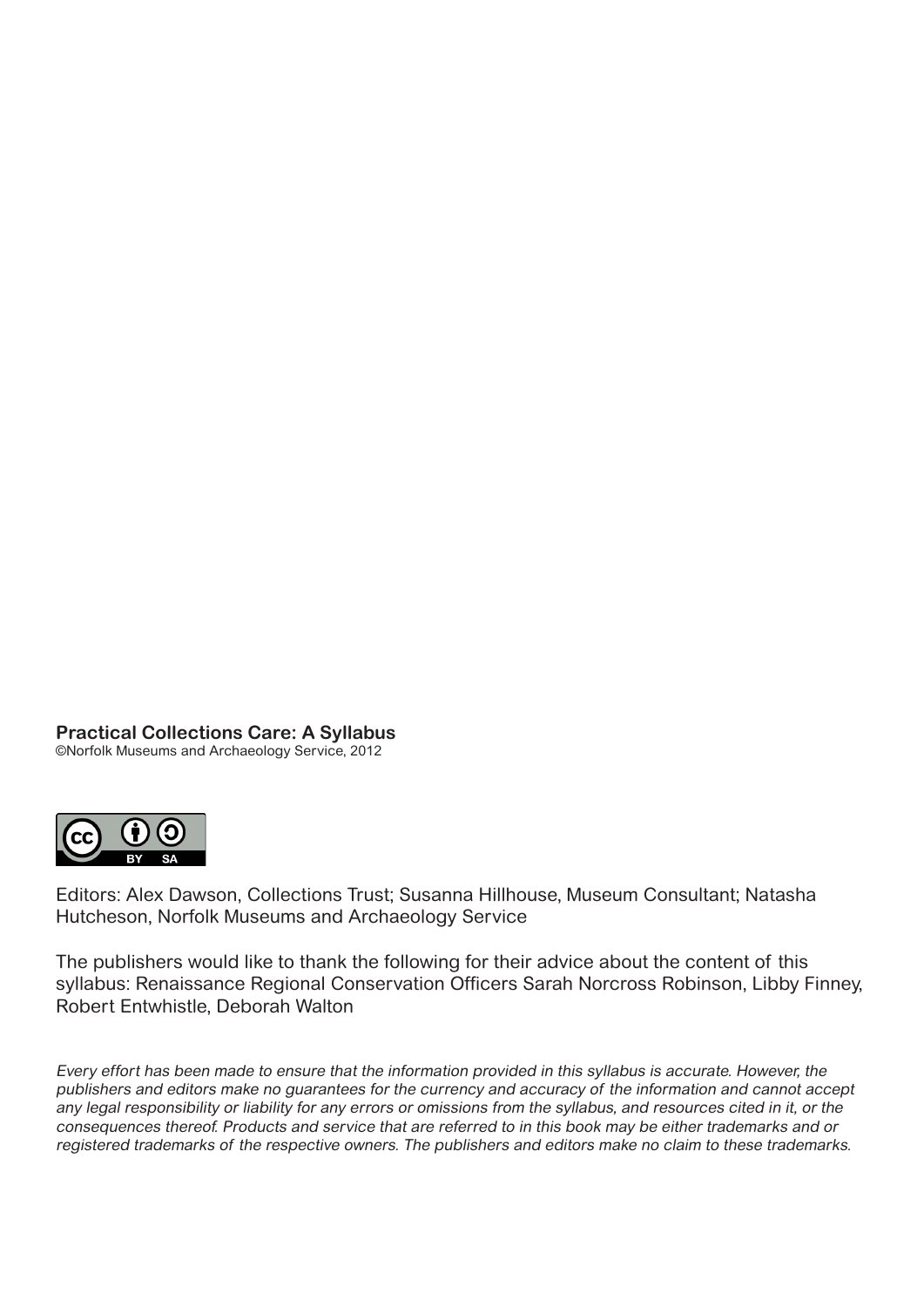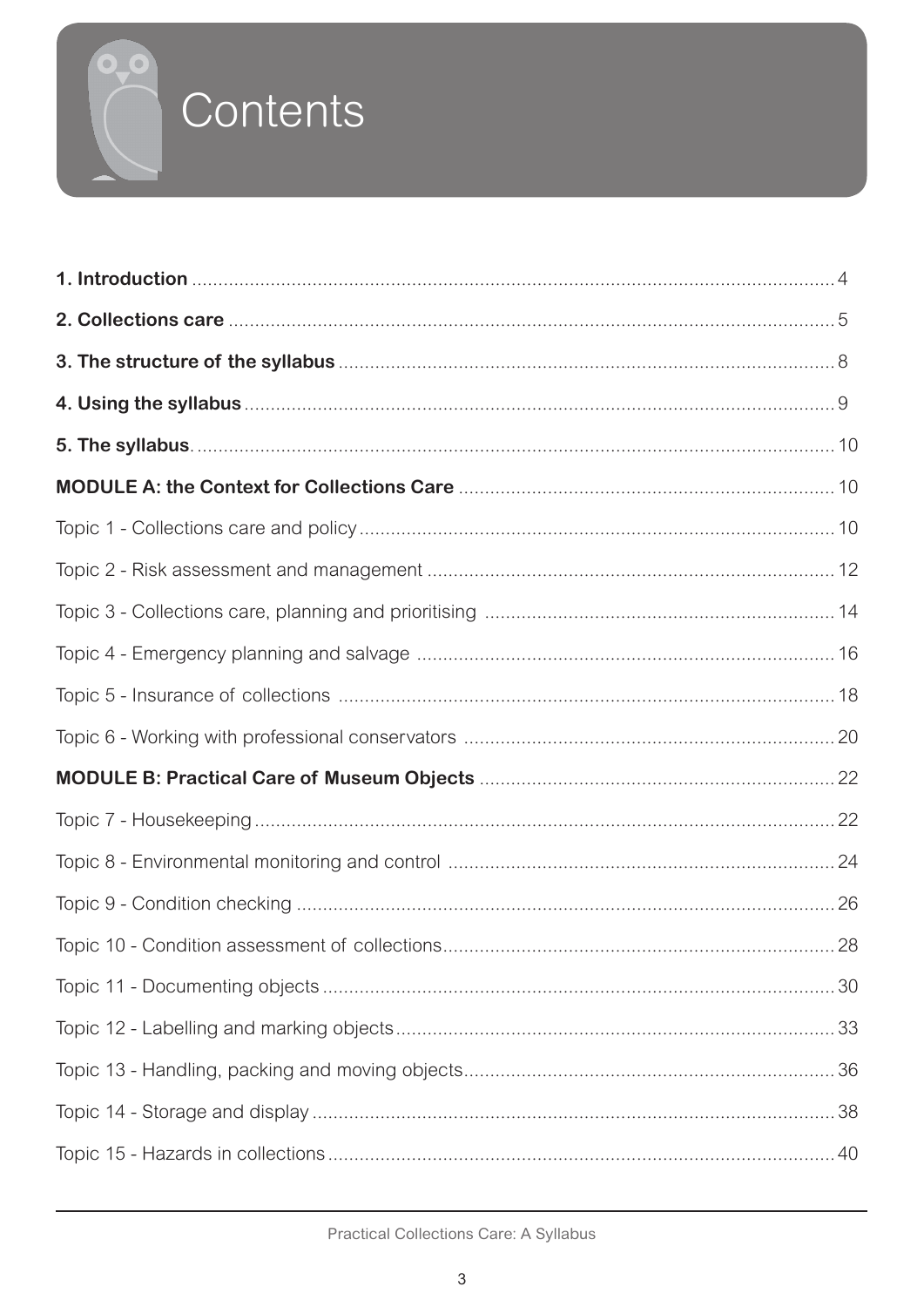<span id="page-3-0"></span>

# 1. Introduction

This syllabus provides a framework for designing a practical course in the care of museum collections.

A course based on this syllabus would be suitable for both entry level learners and anyone wishing to refresh their knowledge of specific areas of basic collections management practice. Students may be museum practitioners who care for museum collections, or people who are learning to care for collections. Students may be volunteers or in paid employment.

This syllabus:

- Describes the activities which form the basis of curatorial knowledge and expertise in collections care.
- Encourages a pragmatic and proportionate approach to collections care during the lifecycle of a museum object. The syllabus is framed in the context of three key museum standards (see 2. Collections Care below), all of which encourage a planned approach to the application of collections care standards with reference to organisational goals, and the assessment of risk to collections
- Can be used by anyone designing collections care courses for entry level learners. It can be used as the basis for a self directed course, or integrated into courses created by training providers.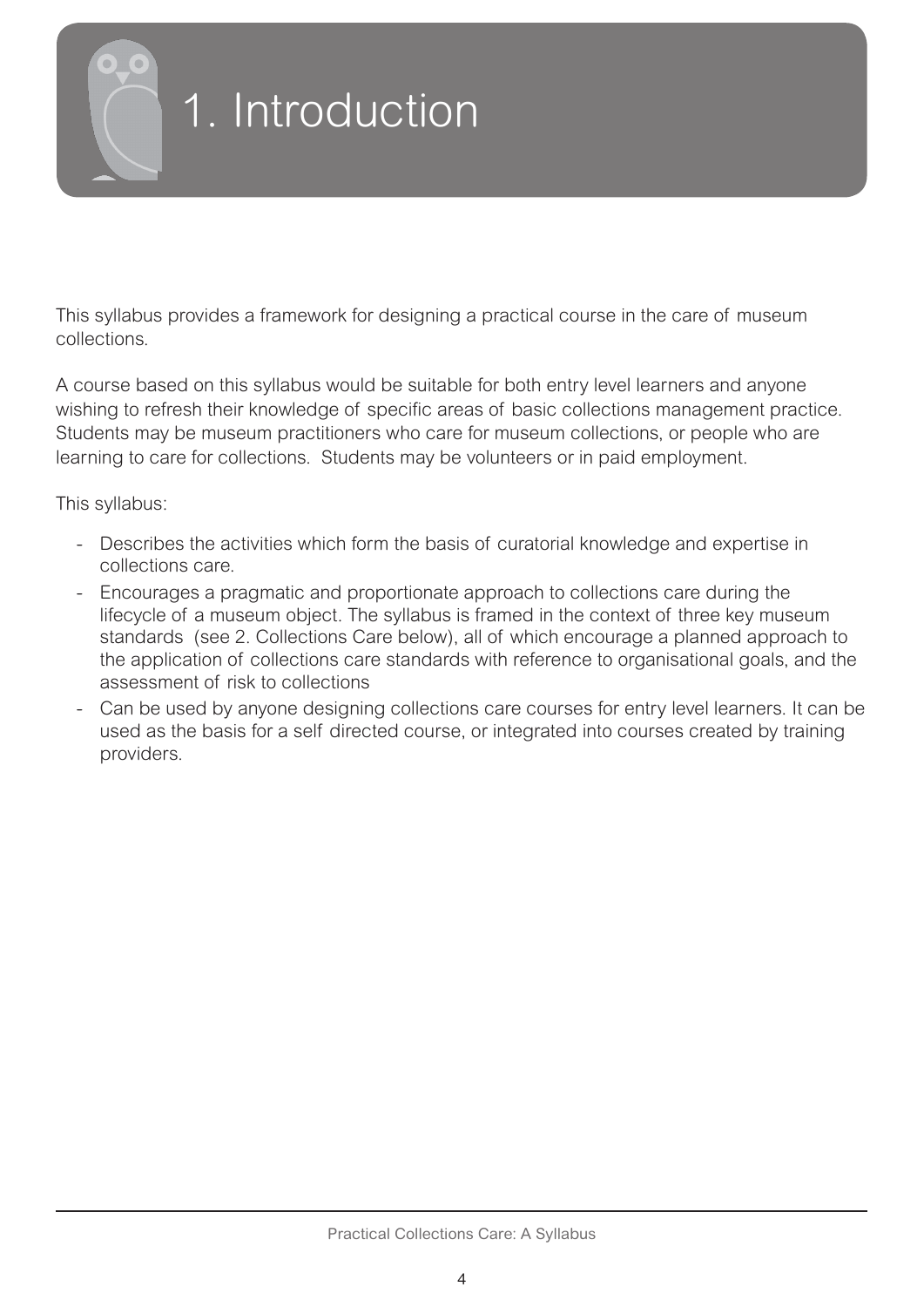<span id="page-4-0"></span>

### 2. Collections care

### **Collections Care: definitions and concepts**

Caring for collections is central to the work of every museum. The term 'collections care' refers to the activity of caring for the collections by appropriate management and procedures, with the long term aim of preserving the collections so that they can continue to be used by the public. Collections care encompasses activity ranging from service-wide strategies, such as emergency planning and assessments of conservation needs, to more hands-on tasks such as handling, packing, and cleaning the museum.

The term 'conservation' is also used in relation to the care of collections. Specifically this term covers the management of the environment surrounding collections ('preventive conservation'), which is practiced widely at a curatorial level, and the treatment of individual objects ('remedial conservation'), which is usually only practiced by trained conservators.

### **Collections Care: standards**

This syllabus is underpinned by three published standards which inform much of the practice which lies at the heart of the curatorial care of collections. The three standards are described below and should appear as key reference publications on a reading list for a collections care course. In some syllabus topics, elements from each of the standards are suggested as resources for students, however, although an entry level museum practitioner should be aware of each of the standards, and familiar with their layout, structure and key concepts, it is not expected that they should have an in depth knowledge of each one.

The three standards are:

#### **1. Publicly Available Specification 197:2009 Code of practice for cultural heritage collections management, (2009), British Standards Institute (PAS 197)**

http://www.bsigroup.com/en/Standards-and-Publications/How-we-can-help-you/Professional-Standards-Service/PAS-197/

PAS 197 was developed by the Collections Trust with the BSi. A Publicly Available Specification or PAS, is a first step towards developing a full BSi standard. PAS 197 was developed with UK museums libraries and archives, and aims to codify a holistic approach to the management of cultural collections by setting out a series of recommendations relating to good practice in cultural collections management. PAS 197 covers the provision, implementation and maintenance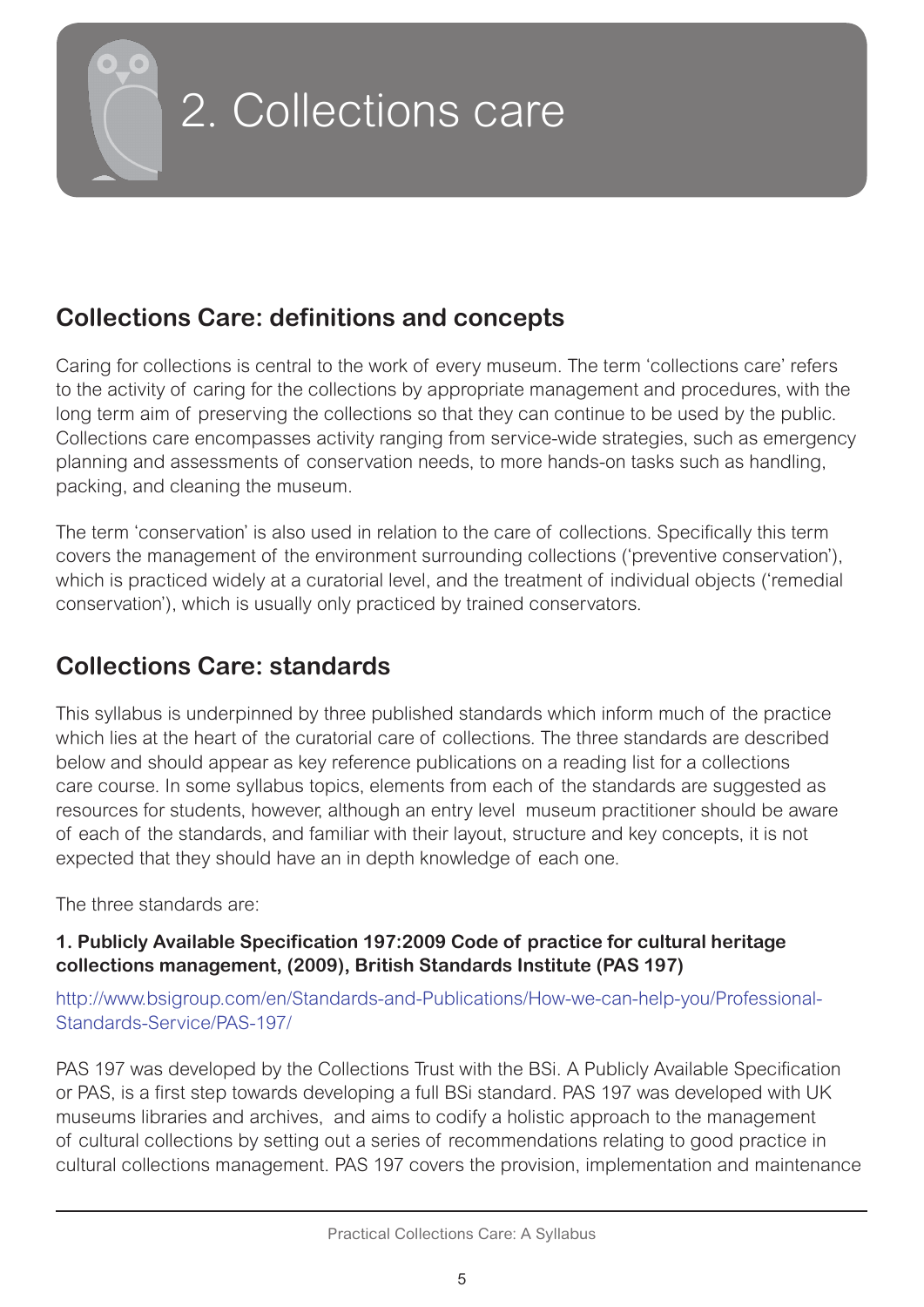

of a collections management framework, including policies, processes and procedures for:

- Collections development
- Collections information
- Collections access
- Collections care and conservation

This syllabus draws on sections b) and d) of PAS 197, however it is the key underlying principles of PAS197 which are important for the entry level learner. These principles are that:

- Collections management policies, procedures, processes and plans flow from the organisational mission statement
- The good application of collections care standards is proportionate, in relation to individual organisational aims and resources
- The planning cycle is a perpetual cycle of improvement, with audit and review of activity feeding back into policy and planning

It is unlikely that an entry level student would need to engage directly with PAS197, although it is desirable that they would have knowledge of the 'PAS principles'. **Collections Management: a practical guide**, (2009), Collections Trust, offers a very accessible and practical 'way in' to PAS 197 thinking, and it is suggested that this is easier to assimilate than the BSi specification.

#### **2. SPECTRUM: the UK Museum Collections Management Standard, version 4.0 (2011), Collections Trust**

#### http://www.collectionslink.org.uk/spectrum-resources/1000-spectrum-40

SPECTRUM 4.0 is the UK museum collections management standard and is constantly reviewed and updated by the museum community. It contains many of the procedures involved in managing a museum collection, and represents those procedures in workflow format. At entry level the syllabus expects a practitioner to acquire an understanding of the 8 SPECTRUM Primary Procedures, which deliver a basic accountable collections management system.

The Appendix to SPECTRUM 4.0, (SPECTRUM: the UK Museum Collections Management Standard, Appendix 1, Information Requirements), lists the 'pieces' of information which are collected during museum collections management activities. Entry level practitioners should have a broad awareness of the concept of data gathering, and the kinds of data collected when managing collections, however, SPECTRUM 4.0 Appendix 1 is too detailed for this level, and is more applicable to the design of software collections management procedures.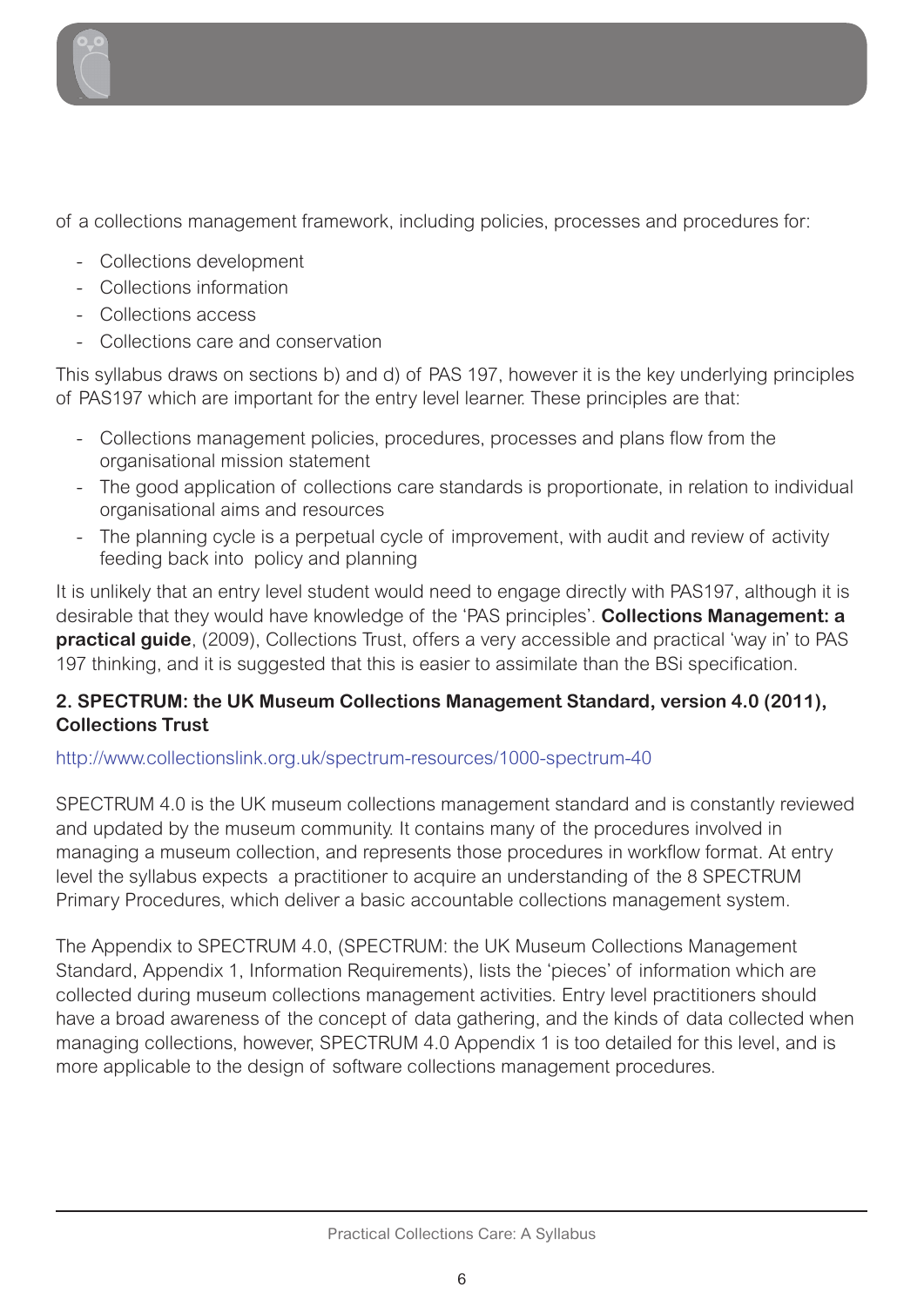

#### **3. Accreditation: the UK Standard for Museums and Galleries, (2011), Art Council England, (The Museum Accreditation Scheme)**

http://www.artscouncil.org.uk/what-we-do/supporting-museums/accreditation-scheme/

The Museum Accreditation Scheme sets nationally agreed standards for museums in the UK. There are currently just under 1,800 museums participating in the scheme, demonstrating their commitment to managing collections effectively for the enjoyment and benefit of users. The scheme is administered by Arts Council England in partnership with CyMAL: Museum, Archives, Libraries Wales; Museums Galleries Scotland and the Northern Ireland Museum Council. The Accreditation standard is divided into three sections:

- Organisational health
- Collections
- Users and their experience

For each requirement, the expectations vary for museums of different types, sizes and scopes.

The principles of PAS 197 and the eight primary SPECTRUM procedures are embedded in the Collections section of the Accreditation standard.,

For the purposes of this syllabus students need to develop an awareness of the Accreditation standard, and understand that it is one way in which museums can demonstrate that they meet best practice, and improve their standards of collections care.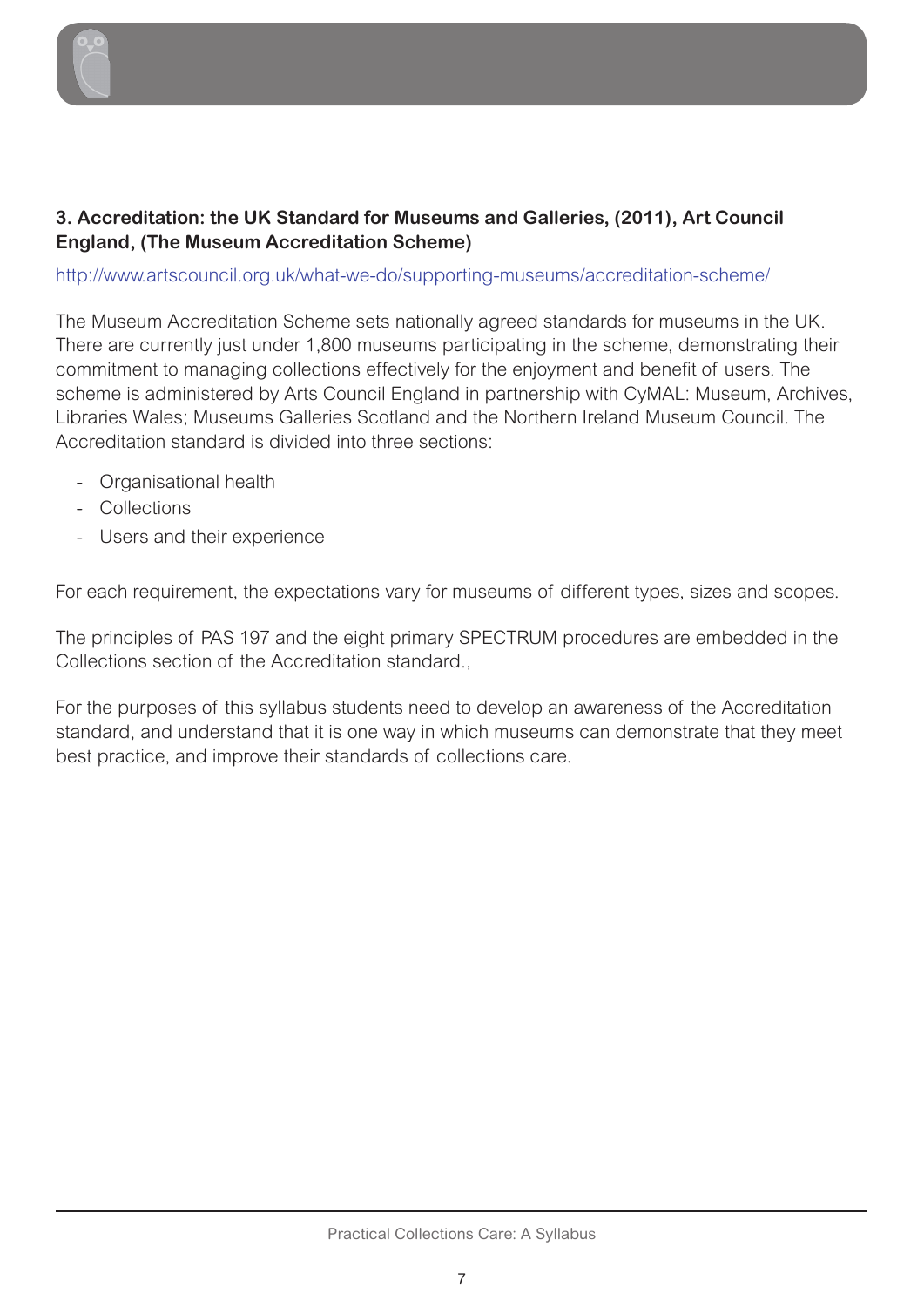<span id="page-7-0"></span>

# 3. The structure of the syllabus

### **The Modules**

The syllabus is divided into Module A and Module B. Module A sets the theoretical context for the practical topics covered in Module B.

### **The Topics**

The two modules contain a number of Topics, each of which covers a discrete area of curatorial practice.

Each topic contains an introduction, which sets out the aim of the topic under the heading of This Topic supports the student to understand, followed by a section headed Context to this Topic which gives an explanation of the parameters and context of the topic, and refers to key concepts.

Underneath this text, learning goals are identified for each topic, under All students should be able to, as well as Suggested resources which can be used to meet the learning goals.

The Suggested resources have been selected following an audit of existing resources suitable for entry level students. For some topics the existing literature is scarce, for others it is plentiful. The publishers of this syllabus have worked with collections care specialists to identify, and in some cases create, resources which are appropriate for entry level learners.

Under Suggested resources the publishers have summarised the rationale for choosing each resource, indicating its potential use to a student.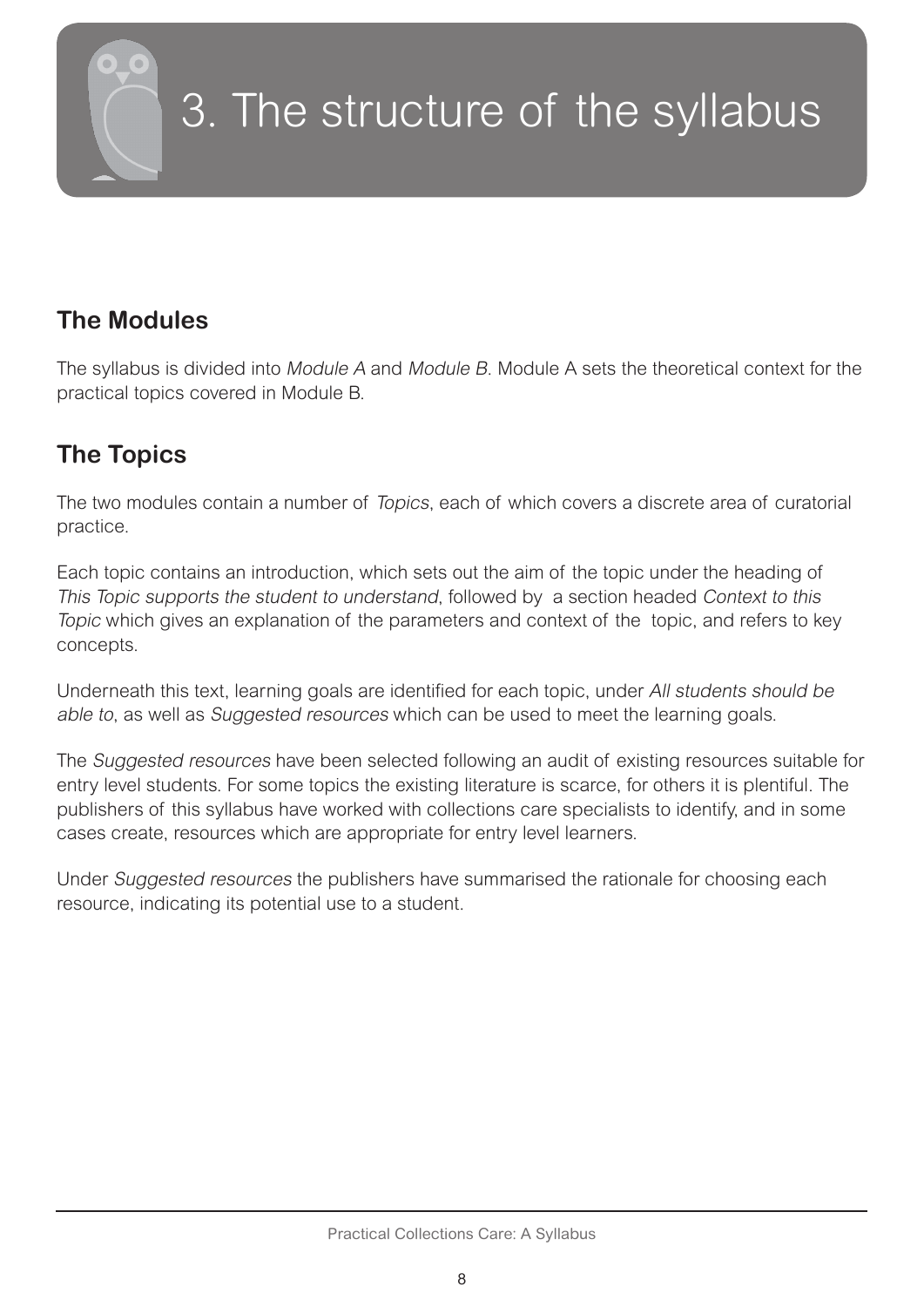<span id="page-8-0"></span>

# 4. Using the syllabus

The Modules and Topics are presented as standalone units, and it would be possible to construct standalone courses for each topic.

However, the topics in Module A consist of underpinning concepts that need to be applied by the student in Module B. A course designed from this syllabus could blend the topics from both modules, so that the practical activities in Module B are integrated with those in Module A.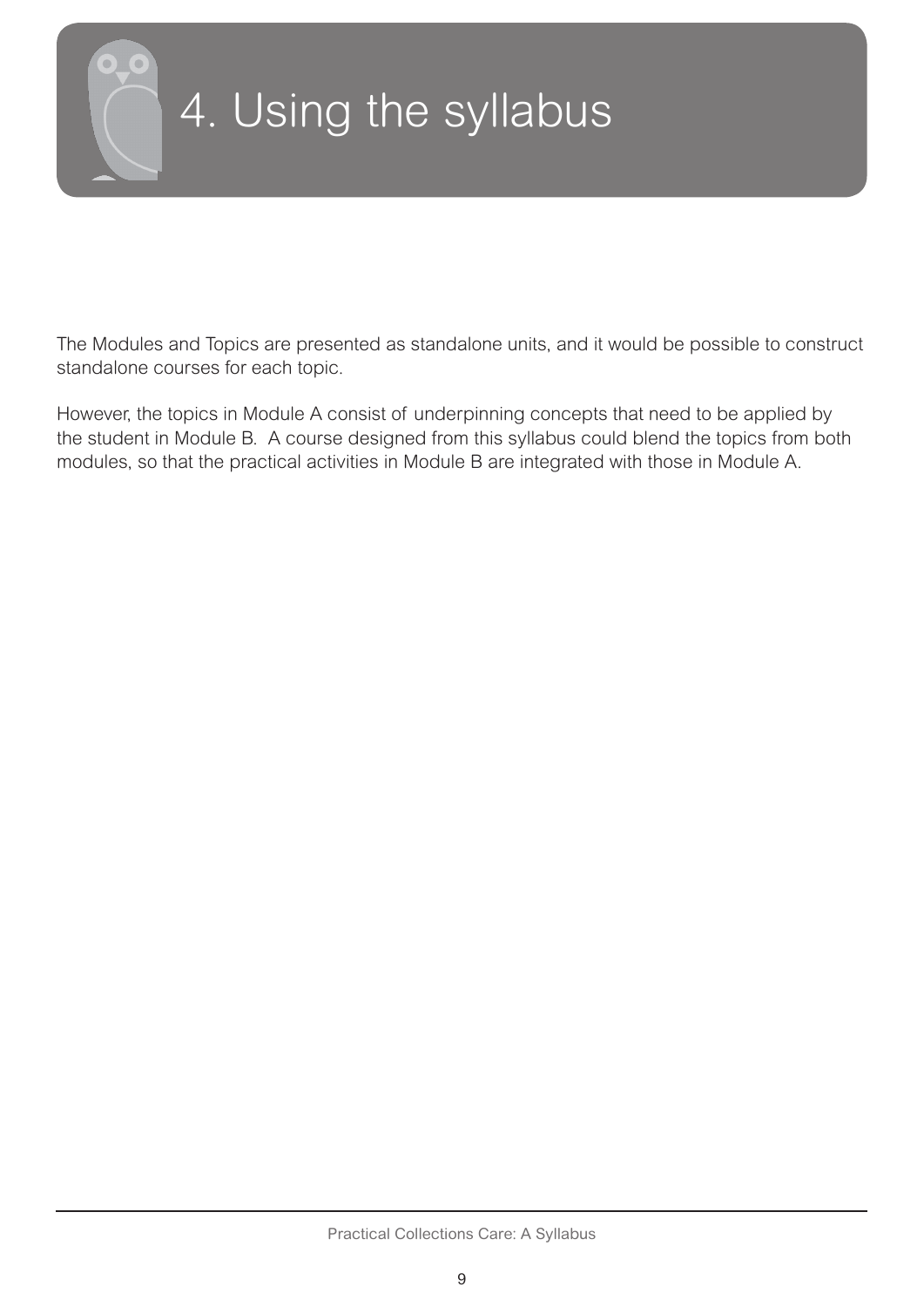<span id="page-9-0"></span>

#### **This Topic supports the student to understand:**

- -The importance of a strong organisational mission and the role of strategic planning in delivering improvement in collections care
- -The respective roles of policy, planning and procedure within a museum
- -The place of collections care activity within an overall framework of integrated collections management
- -The importance of linking and complementing collections care policy to policies in other collections management areas to deliver improvement

#### **Context to this Topic**

Effective use of resources and ongoing improvement within any organisation is easier when all staff and stakeholders have a clear idea of the purpose and direction of the organisation. This topic explores the importance of setting collections care work within a coherent management framework guided by a clear mission.

Guidance on establishing a coherent framework is provided in key sector standards such as the Museum Accreditation Scheme and the PAS197. The Museum Accreditation Scheme now requires museums to have a Collections Care and Conservation Policy and expects this policy to reflect the overall mission of the organisation and to complement other key policies in the areas of Collections development, Collections documentation and Access.

This approach to collections care as part of an integrated framework involves:

- Allocating resources for collections care with regard to an analysis of the risks to the collections and the needs of users and other aspects of collections management
- Applying collections care standards in a proportionate way that is appropriate to the size and type of organisation
- - Considering collections care and conservation concerns and costs as part of other key collections management decisions such as exhibitions, loans and acquisitions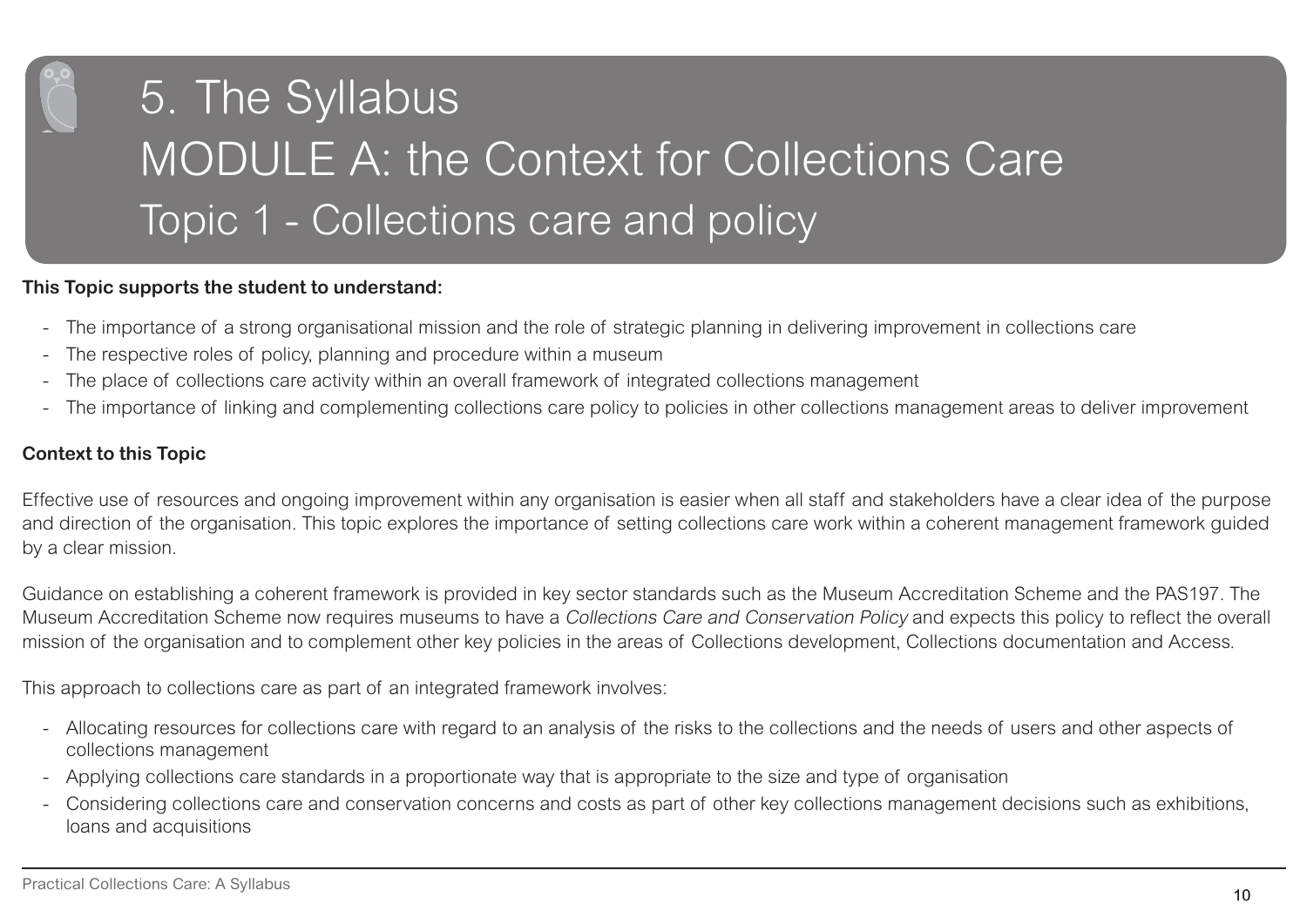### Topic 1 - Collections care and policy

| All students should be able to:                                                                      | <b>Suggested resources:</b>                                                                                                                                                                                                                                                                                                                                                                                                                                                                                                                                |
|------------------------------------------------------------------------------------------------------|------------------------------------------------------------------------------------------------------------------------------------------------------------------------------------------------------------------------------------------------------------------------------------------------------------------------------------------------------------------------------------------------------------------------------------------------------------------------------------------------------------------------------------------------------------|
| Summarise the concept of the Collections<br>Management Framework as described in                     | Collections Management: a practical guide, (2009), Collections Trust.<br>http://www.collectionslink.org.uk/shop/publications/collections-management-a-practical-guide-detail                                                                                                                                                                                                                                                                                                                                                                               |
| <b>PAS 197</b><br>Compile a list of the essential elements<br>of a Collections Care and Conservation | This guide is an interpretation of PAS 197 and for entry level students provides an excellent introduction to PAS 197 principles and<br>terminology. It is preferable for students to use this introduction rather than the BSi standard. Most relevant chapters for this topic are:                                                                                                                                                                                                                                                                       |
| Policy with reference to PAS 197 and the<br>Museum Accreditation Scheme.                             | Chapter 1: Introduction<br>Chapter 3: The Collections Management Framework                                                                                                                                                                                                                                                                                                                                                                                                                                                                                 |
| Explain how a Collections Care and                                                                   | Chapter 7: Collections care and conservation                                                                                                                                                                                                                                                                                                                                                                                                                                                                                                               |
| Conservation Policy links to other<br>collections management policies                                | Accreditation Guidance Sheet 1: Collections Management Framework, (2011), Collections Trust.<br>http://www.collectionslink.org.uk/programmes/museum-accreditation/1087-collections-management-framework-guidance-sheet-1                                                                                                                                                                                                                                                                                                                                   |
|                                                                                                      | This guidance sheet provides an introduction to the PAS 197 concepts of the Collections Management Framework, and the Cycle of<br>Improvement in the context of the Museum Accreditation Scheme. See Figure 1 for a diagram illustrating the interrelated nature of<br>different types of collections management policies, and their link to the organisational mission.                                                                                                                                                                                   |
|                                                                                                      | Accreditation Guidance Sheet 2: Collections Management Policies, (2011), Collections Trust.<br>http://www.collectionslink.org.uk/media/com_form2content/documents/c1/a563/f6/FactSheet2_Collections_Management_Policies.pdf                                                                                                                                                                                                                                                                                                                                |
|                                                                                                      | This guidance sheet explains what is meant by a Collections Management Policy and provides a guide to the principle of the<br>integrated Collections Management Policy set out in the PAS197.                                                                                                                                                                                                                                                                                                                                                              |
|                                                                                                      | Accreditation: Guidance for section two - collections. Section 2.4, Care and Conservation Policy, (2011), MLA<br>http://www.collectionslink.org.uk/media/com_form2content/documents/c1/a615/f6/accreditation_guidance_section_two_vDec2011.<br>pdf                                                                                                                                                                                                                                                                                                         |
|                                                                                                      | This document provides guidance to Museum Accreditation Scheme applicants. Accreditation requires that, 'the museum must<br>have an approved policy statement to guide its approach to collections care and conservation.' Section 2.4 in this document gives<br>guidance on Care and Conservation Policies, what the scheme expects them to contain, and how they relate to the resources of the<br>museum. Conservation and Collections Care Policy, (2008), Norfolk Museums and Archaeology Service<br>http://www.museums.norfolk.gov.uk/view/NCC082577 |
|                                                                                                      | Although this policy does not link explicitly to the NMAS mission (a mission is implied in the opening sections), it does refer to other<br>areas of collections management activity and how they are supported by the policy. The policy takes a risk assessment approach to<br>the conservation and care of the collections.                                                                                                                                                                                                                             |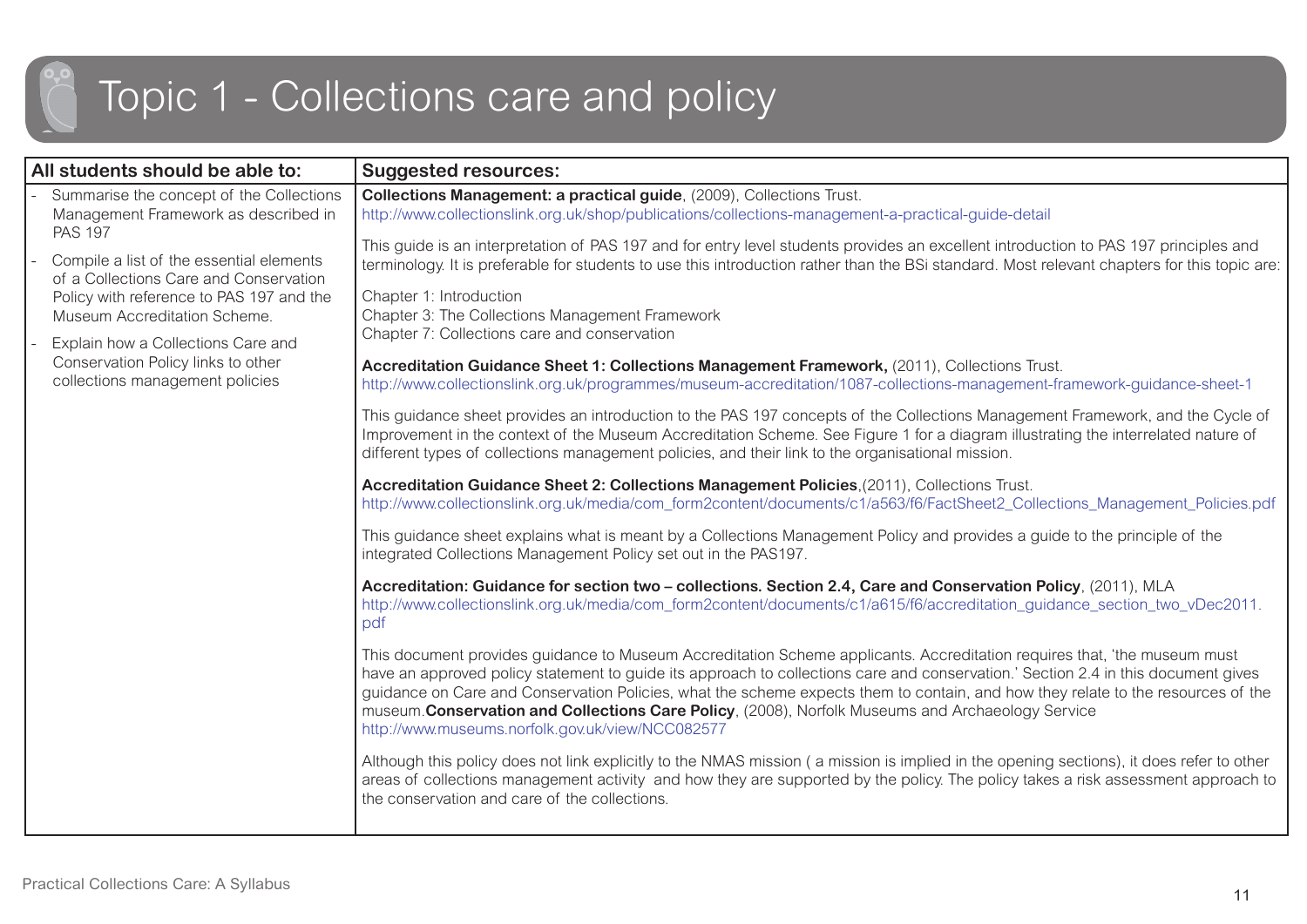### <span id="page-11-0"></span>Topic 2 - Risk assessment and management

**This topic supports** the student to understand:

the principles of risk management in a collections care context

#### **Context to this Topic**

Risk management is the process of identifying, assessing and controlling risks to people and property. Museums, just like other organisations, have to assess and manage risks in all aspects of their work, including the collections. This topic focuses on risk assessment in collections care, rather than the wider business or organisational risks within the museum.

The Museum Accreditation Scheme requires that museums develop a Collections Care and Conservation Policy and increasingly museums are using a PAS 197 risk management approach when defining their policy for collections care policy. The long term preservation of collections depends on a balance being achieved between the use of an object and the risks associated with the use of an object. A risk management approach to policy and planning allows for a systematic assessment of risk, and informed prioritisation of resources.

In museums, a risk management approach to collections care involves:

- -The identification and assessment of all potential threats to objects in the collection
- -An assessment of the risk those threats pose to the collection
- -Identifying strategies for reducing or removing risks
- -Planning and prioritising collections care work in ways which reduce identified risks, taking account of the needs of users of the collection.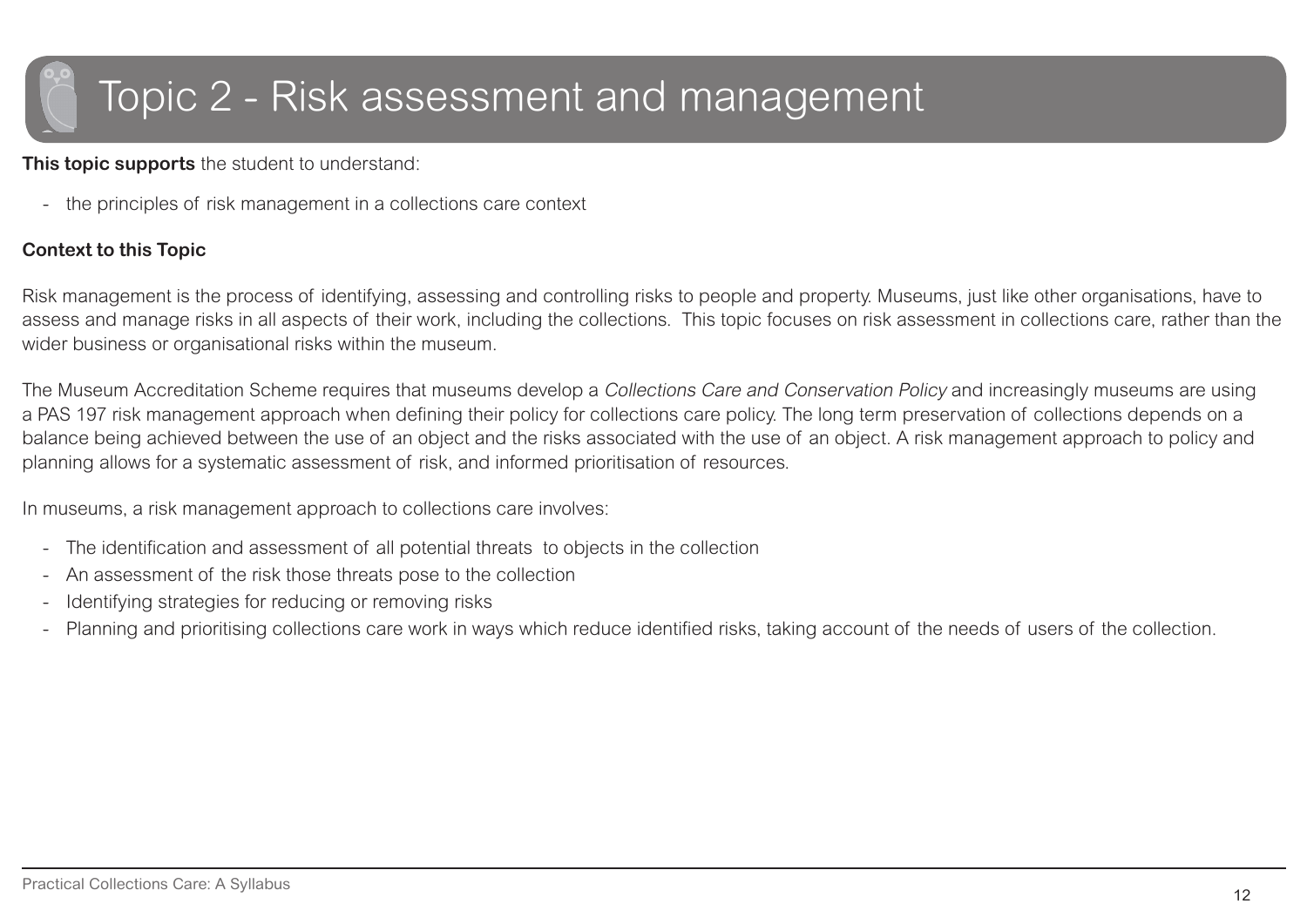### Topic 2 - Risk assessment and management

| All students should be able to:                                                                            | <b>Suggested resources:</b>                                                                                                                                                                                                                                                                                                                                                                                                                                                           |
|------------------------------------------------------------------------------------------------------------|---------------------------------------------------------------------------------------------------------------------------------------------------------------------------------------------------------------------------------------------------------------------------------------------------------------------------------------------------------------------------------------------------------------------------------------------------------------------------------------|
| Explain risk assessment and risk<br>management principles                                                  | Assess and manage risk in collections care: a Collections Care How To Guide, (2012), Norfolk Museums and Archaeology<br>Service.                                                                                                                                                                                                                                                                                                                                                      |
| Explain what is meant by a 'risk                                                                           | http://www.sharemuseumseast.org.uk/shares/resource_125.pdf                                                                                                                                                                                                                                                                                                                                                                                                                            |
| management approach to collections care<br>and its importance within a collections<br>management framework | A short, practical guide to the assessment and management of risk in the care of museum collections which provides a good<br>introduction to key risk assessment and management topics for collections care.                                                                                                                                                                                                                                                                          |
|                                                                                                            | Risk Management and Disaster Planning for Museums, (undated), S-Tech Insurance Services Ltd.<br>http://www.collectionslink.org.uk/discover/site-information/890-s-tech-quide-to-risk-management-for-museums                                                                                                                                                                                                                                                                           |
|                                                                                                            | A short overview of risk management principles written by a commercial company selling insurance to museums. This document<br>also links risk management to emergency planning ('disaster recovery planning') and insurance.                                                                                                                                                                                                                                                          |
|                                                                                                            | Policy for the management of risk to and from objects, (2003), Royal Air Force Museum.<br>http://www.rafmuseum.org.uk/documents/policies/Policy_for_the_management_of_risk_to_and_from_objects.doc                                                                                                                                                                                                                                                                                    |
|                                                                                                            | A useful and concise approach to risk management. This document illustrates potential risks or threats, and then sets out a risk<br>register which identifies areas of the collection at risk, and what action needs to be taken. The policy addresses the whole process<br>of risk management (rather than just addressing emergency planning) and integrates the museum's response into daily activities,<br>such as training, collections care procedures and staff communication. |
|                                                                                                            | National Parks Museum Handbook, Part I, Chapter 9: Museum Collections Security and Fire Protection (2002), National<br>Parks Service<br>http://www.nps.gov/museum/publications/MHI/Chapter%209.pdf                                                                                                                                                                                                                                                                                    |
|                                                                                                            | The National Parks Service (NPS) in the USA is responsible for national parks, monuments and historical properties across<br>the country, and the protection of museum collections housed in their properties. NPS have produced many collections care<br>publications, and although many are now now dated, they are still useful. In this publication, Section C of Chapter 9, Measuring the<br>Effectiveness of a Security System describes a risk management approach to security |
|                                                                                                            | Risk Management and Care of Collections in the Balkans (2010)<br>http://www.e-conservationline.com/content/view/916/307/                                                                                                                                                                                                                                                                                                                                                              |
|                                                                                                            | An interview with the project manager of Collections Care Co., a private company offering preventive care services in the Balkans.<br>The interview describes the emergence of a planned approach to collections care centered around risk management, and<br>emphasises that preventive collections care is not necessarily expensive or high-tech.                                                                                                                                  |
|                                                                                                            |                                                                                                                                                                                                                                                                                                                                                                                                                                                                                       |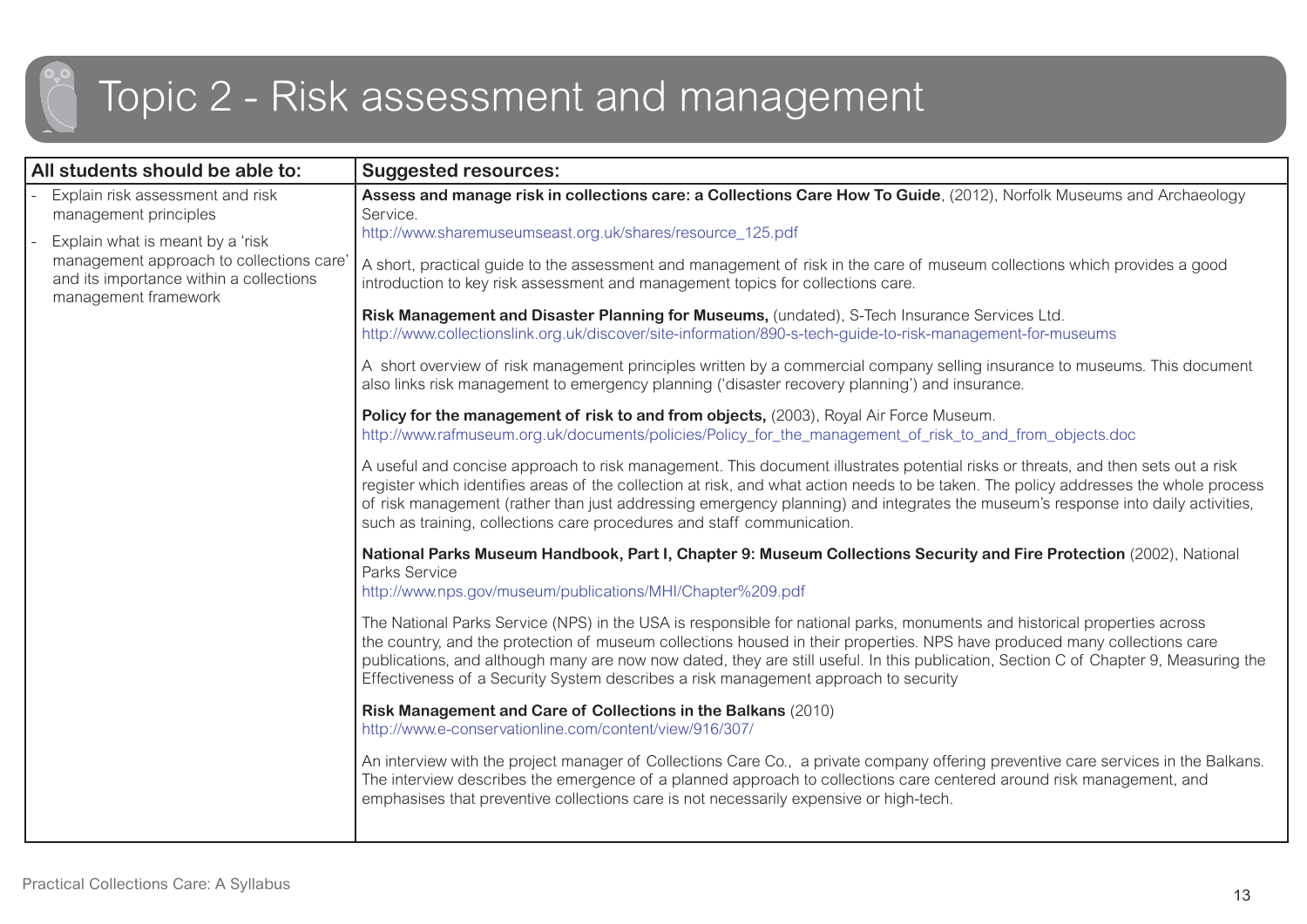### <span id="page-13-0"></span>Topic 3 - Collections care, planning and prioritising

#### **This topic supports the student to understand:**

- -Organisational planning structures and cycles in collecting organisations
- -The link between collections care planning, risk assessment and organisational planning structures.
- -The application of Benchmarks in Collection Care to assess the collections care priorities for a collection

#### **Context to this Topic**

This topic explores the importance of planning and prioritising collections care activity to ensure the best use of staff, resources and time available to deliver the most effective collections care.

Planning is an activity that takes place at a variety of levels within a collecting organisation. No two organisations will have the same approach to planning but it is common for museums to have:

- -A strategic plan identifying a number of top-level key aims for the organisation (typically a three to five year planning cycle)
- -A forward plan for the whole organisation (typically a one year planning cycle).
- -Departmental plans, individual staff work plans and project plans

Collections care plans may, therefore, come in a variety of formats: embedded into a forward plan for the whole organisation; as part of a collections management plan; or written as a standalone document. Whatever format a collections care plan is presented in, it is important that the priorities identified in the plan should refer to, and help to deliver, specific key aims identified in the strategic or forward plan. In this way, the collections care plan is used to deliver the key aims of the organisation. A Collections Care and Conservation Plan is now a requirement of the Museum Accreditation Scheme: the Accreditation Standard and Applicant Guidance contain detail of required components.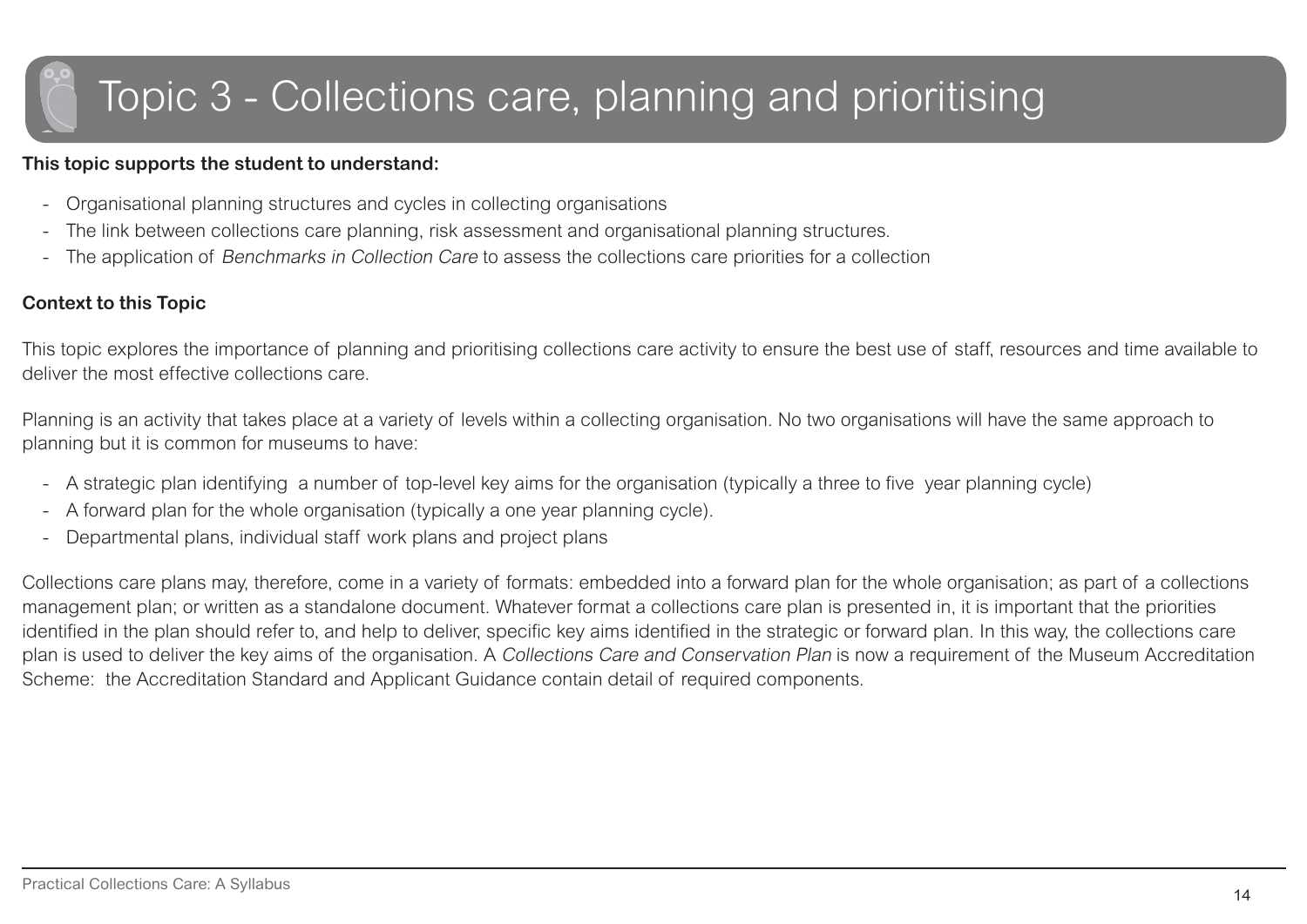### Topic 3 - Collections care, planning and prioritising

|  | All students should be able to:                                                                                                                                                                                                                                             | <b>Suggested resources:</b>                                                                                                                                                                                                                                                                                                                                                                                                                                                                                                                                                        |
|--|-----------------------------------------------------------------------------------------------------------------------------------------------------------------------------------------------------------------------------------------------------------------------------|------------------------------------------------------------------------------------------------------------------------------------------------------------------------------------------------------------------------------------------------------------------------------------------------------------------------------------------------------------------------------------------------------------------------------------------------------------------------------------------------------------------------------------------------------------------------------------|
|  | Summarise the function of planning in<br>the museum and the relationship between<br>strategic planning and planning at an                                                                                                                                                   | Planning and prioritising collections care: a Collections Care How To Guide, (2012), NMAS<br>http://www.sharemuseumseast.org.uk/shares/resource_124.pdf                                                                                                                                                                                                                                                                                                                                                                                                                            |
|  | operational level<br>Identify the role that risk assessment<br>plays in the planning and prioritisation of<br>collections care activity<br>Assess the collections care needs and<br>priorities of a collection using Benchmarks<br>in Collection Care, or a section from it | A short, practical guide to the planning of collections care in museums providing a good introduction to key planning topics for<br>collections care.                                                                                                                                                                                                                                                                                                                                                                                                                              |
|  |                                                                                                                                                                                                                                                                             | Accreditation Guidance Sheet 3: Collections Management Plans and Procedures, (2011), Collections Trust<br>http://www.collectionslink.org.uk/media/com_form2content/documents/c1/a562/f6/FactSheet3_Collections_Management_Planning_<br>and_Procedures.pdf                                                                                                                                                                                                                                                                                                                          |
|  |                                                                                                                                                                                                                                                                             | This guidance describes the role of planning and plans within a Collections Management Framework as defined in PAS 197. Useful<br>for defining terminology used in the museum planning cycle, and for setting planning within the context of the Museum Accreditation<br>Scheme.                                                                                                                                                                                                                                                                                                   |
|  |                                                                                                                                                                                                                                                                             | Introduction: Benchmarks 2.0, (2011), Collections Trust<br>http://www.collectionslink.org.uk/programmes/benchmarks-for-collections-care/752-introduction-to-benchmarks-20                                                                                                                                                                                                                                                                                                                                                                                                          |
|  |                                                                                                                                                                                                                                                                             | Carrying out a Benchmarks 2.0 Assessment, (2011), Collections Trust<br>http://www.collectionslink.org.uk/programmes/benchmarks-for-collections-care/755-carrying-out-a-benchmarks-20-assessment<br>Benchmarks 2.0 Checklist, (2011), Collections Trust<br>http://www.collectionslink.org.uk/programmes/benchmarks-for-collections-care/691-benchmarks-in-collection-care-for-museums-<br>archives-and-libraries                                                                                                                                                                    |
|  |                                                                                                                                                                                                                                                                             | Benchmarks is a self assessment checklist which defines standards of collections care. It is used by museums, libraries and<br>archives to measure levels of collections care in areas such as storage, housekeeping, and environmental monitoring. The<br>user is able to assess collections care at Basic, Good and Best levels and use the resulting assessment to plan and measure<br>improvements. Introduction: Benchmarks 2.0 and Carrying out a Benchmarks 2.0 Assessment should be read before attempting a<br>collections assessment using the Benchmarks 2.0 Checklist. |
|  |                                                                                                                                                                                                                                                                             | The Moray Council Museums Service Collections Management Collection Care Strategy and Plan, (2008), MCMS<br>http://www.moray.gov.uk/downloads/file84007.pdf                                                                                                                                                                                                                                                                                                                                                                                                                        |
|  |                                                                                                                                                                                                                                                                             | A concise collections care strategy and plan which is useful for setting collections care planning and policy making in context in a<br>real life scenario. The strategy is set in the context of the museums mission and strategies for other collections activities. The plan<br>identifies specific activities with responsibilities and completion dates.                                                                                                                                                                                                                      |
|  |                                                                                                                                                                                                                                                                             | The Collections Management framework is illustrated in Collections Management: a practical guide, (2009), Collections Trust.<br>Page 11. Figure 1. - This diagram is taken from PAS 197:2009 Code of Cultural Collections Management, (2009), BSi and illustrates<br>the link between museum mission, policy, planning, measurement and improvement. This is the framework of policies that underpin<br>most museums collections care and development.                                                                                                                             |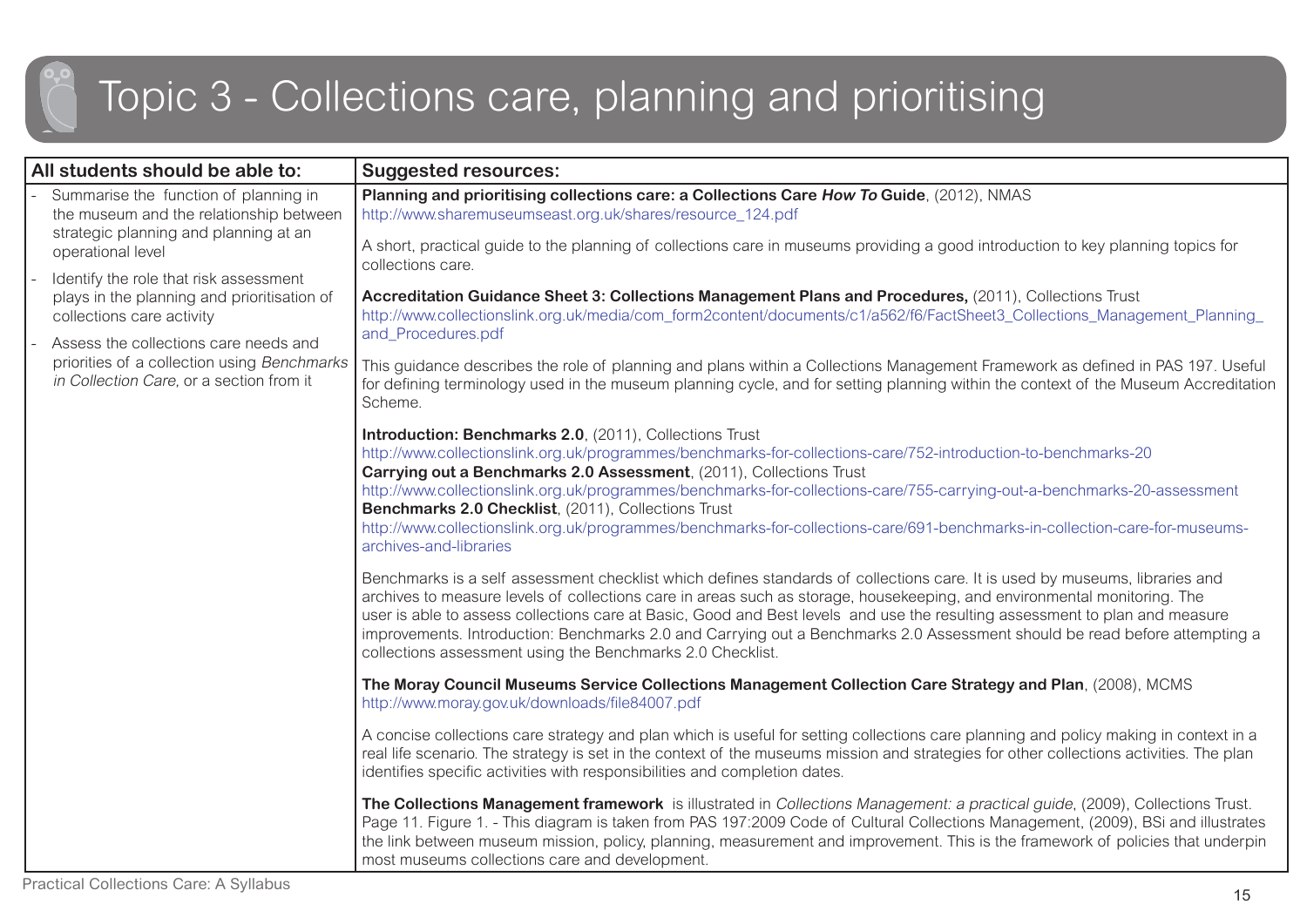## <span id="page-15-0"></span>Topic 4 - Emergency planning and salvage

#### **This topic supports the student to understand:**

- -Emergency planning in the wider context of museum collections care activity
- -The composition of an effective Emergency Plan

#### **Context to this Topic**

The emergency planning process is wider than just producing an Emergency Plan. It is encompasses a thorough analysis of risks to the collection with a view to eliminating risks as far as possible and impacts on many other activities. All museums are required to have an Emergency Plan for the Museum Accreditation Scheme.

'Emergency planning' is a comprehensive planning process which includes:

- -Identifying threats
- -Assessing risks
- -Planning measures which prevent, remove and reduce risks
- -Writing an Emergency Manual
- -Planning for disaster recovery should an emergency occur.

Threats to collections include:

- -Fire
- -Water caused by flooding, drainage overflow, plumbing problems
- -Criminal activity, theft and vandalism break in and arson
- -Services failures, Power failure and gas leaks
- -Pests

'Salvage' is defined as providing for the safe handling, packing, freezing, specialist treatment and conservation of salvaged objects and records.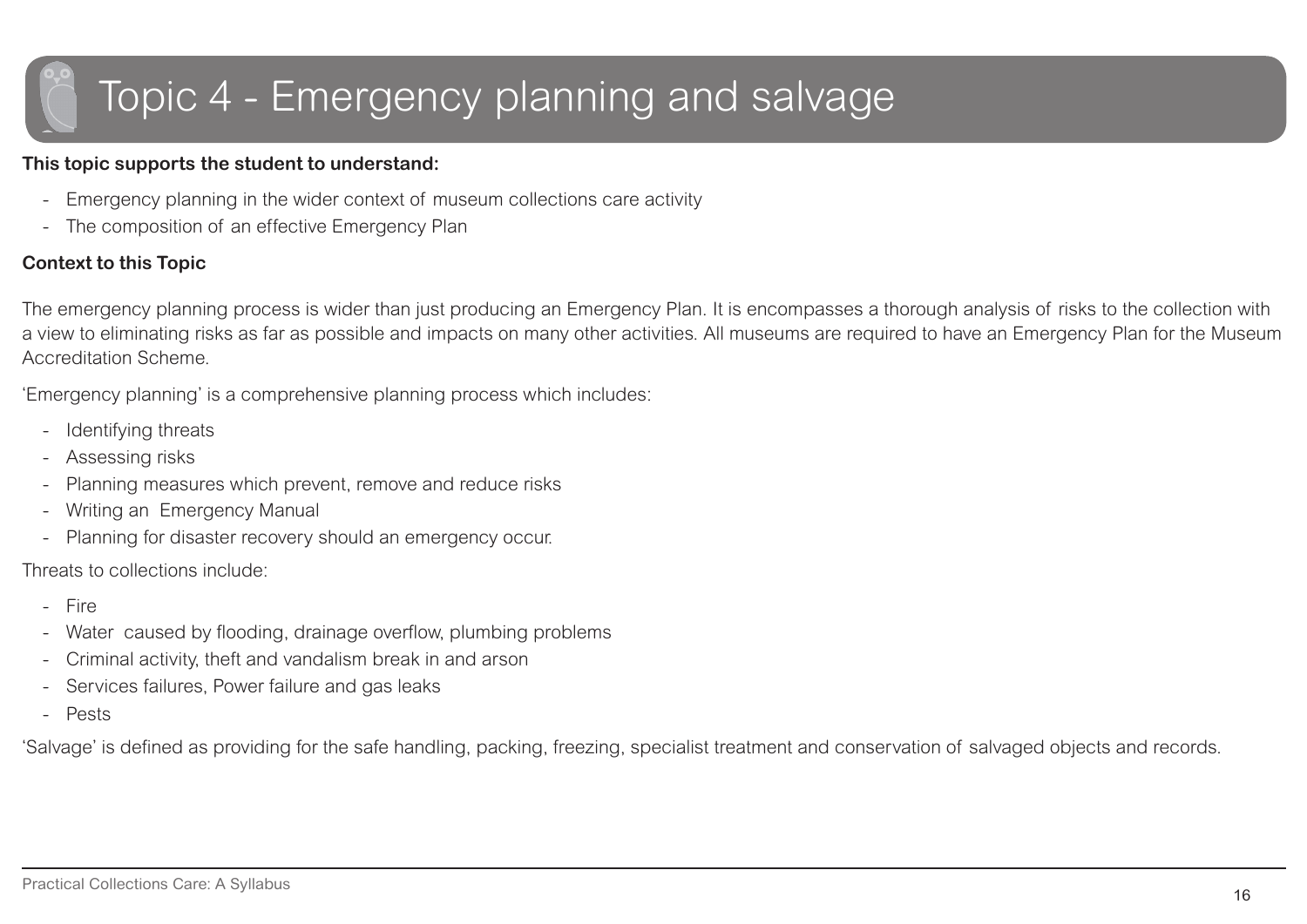### Topic 4 - Emergency planning and salvage

| All students should be able to:                                                                                            | <b>Suggested resources:</b>                                                                                                                                                                                                                                                                                                                                                                                                                                                                                                                                                                 |
|----------------------------------------------------------------------------------------------------------------------------|---------------------------------------------------------------------------------------------------------------------------------------------------------------------------------------------------------------------------------------------------------------------------------------------------------------------------------------------------------------------------------------------------------------------------------------------------------------------------------------------------------------------------------------------------------------------------------------------|
| Identify potential hazards to a collections<br>and be able to assess the risk of the<br>hazard impacting on the collection | Assess and manage risk in collections care: a Collections Care How To Guide, (2012), NMAS<br>http://www.sharemuseumseast.org.uk/shares/resource_125.pdf                                                                                                                                                                                                                                                                                                                                                                                                                                     |
| Identify which potential hazard could be<br>eliminated or mitigated through a planning<br>process                          | A short introduction to risk assessment in a museum collections context.<br><b>SPECTRUM 4.0 Risk Management Procedure, (2012), Collections Trust</b><br>http://www.collectionslink.org.uk/spectrum-resources/1000-spectrum-40 (NOTE: SPECTRUM is available as a free download on                                                                                                                                                                                                                                                                                                            |
| Construct an outline for a basic museum<br>Emergency Manual.                                                               | Collections Link. To download it, you need to register as a Collections Link user. This link will take you to a Log In page - from here<br>you can Log In if you are already a registered user of Collections Link, or create a Collections Link account if you are not.)                                                                                                                                                                                                                                                                                                                   |
|                                                                                                                            | As an illustration of a the wider topic of risk management the workflow diagram in the SPECTRUM 4.0 Risk Management Procedure<br>is not as comprehensive as it might be, however, it is very useful for the steps involved in emergency planning.                                                                                                                                                                                                                                                                                                                                           |
|                                                                                                                            | Be Prepared: emergency planning toolkit for museums, (2008), Renaissance East of England<br>http://www.sharemuseumseast.org.uk/shares/resource 116.pdf                                                                                                                                                                                                                                                                                                                                                                                                                                      |
|                                                                                                                            | An Emergency Plan template, produced by Norfolk Museums and Archaeology Service to assist museums to prepare an Emergency<br>Plan, which has been widely repurposed by UK museums. In fact this publication is far more than just a template plan and pro<br>forma guidance on salvage and recovery – the appendices are particularly useful in that they guide the user through the process of<br>producing a plan, with an emphasis on risk assessment and all staff communication. Appendices 5, 6, 7 and 8 also contain excellent<br>advice on planning for salvage after an emergency. |
|                                                                                                                            | <b>Expert planning: Emergency Planning</b><br>http://www.youtube.com/watch?v=PeBK1Flqvlw&feature=channel                                                                                                                                                                                                                                                                                                                                                                                                                                                                                    |
|                                                                                                                            | Jane Thompson-Webb, Head of Conservation at Birmingham Museum and Art Gallery, discusses preparing an Emergency Plan in<br>the context of the Museum Accreditation Scheme. Good advice on making plans relevant, current and accessible to all staff.                                                                                                                                                                                                                                                                                                                                       |
|                                                                                                                            |                                                                                                                                                                                                                                                                                                                                                                                                                                                                                                                                                                                             |
|                                                                                                                            |                                                                                                                                                                                                                                                                                                                                                                                                                                                                                                                                                                                             |
|                                                                                                                            |                                                                                                                                                                                                                                                                                                                                                                                                                                                                                                                                                                                             |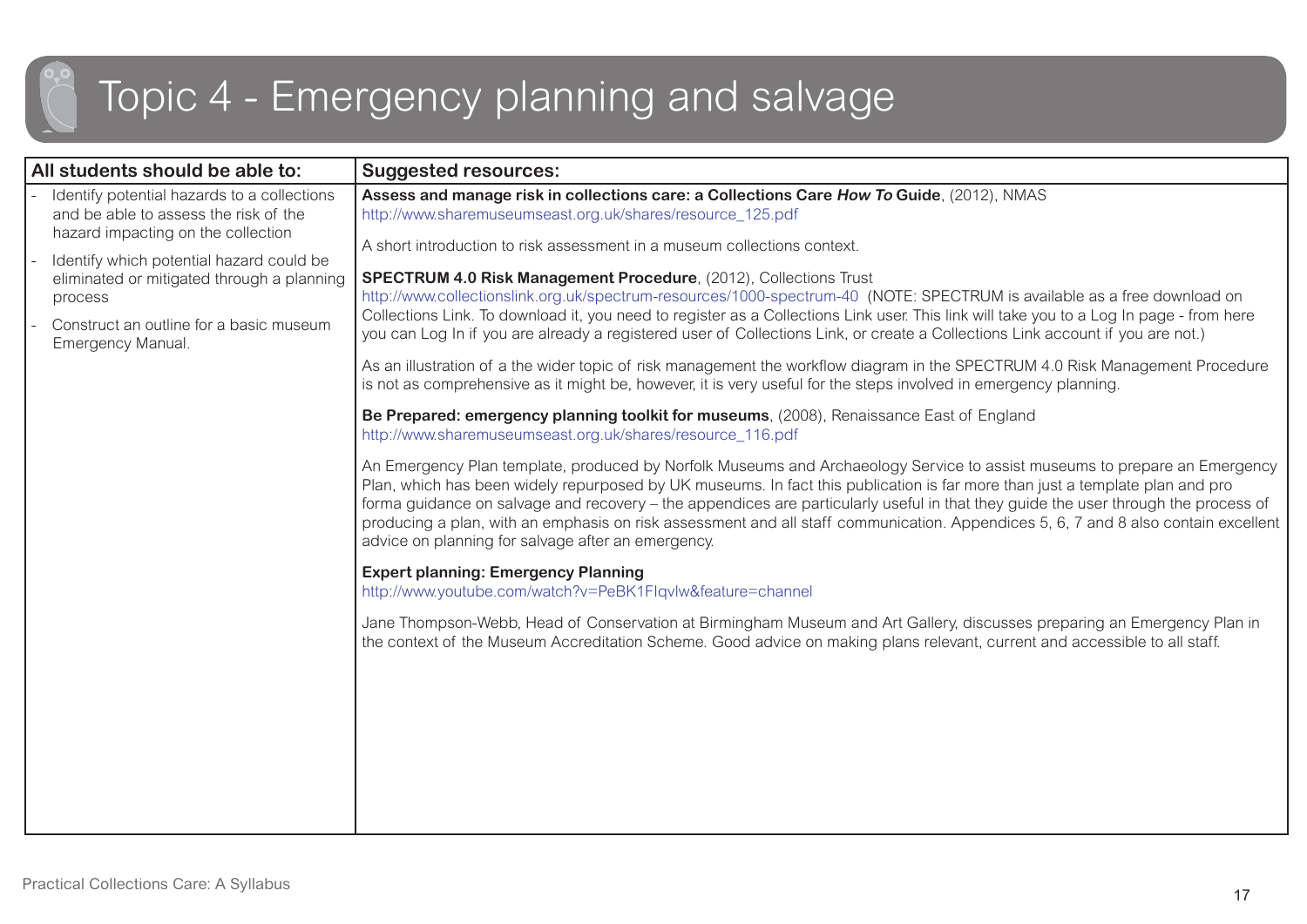## <span id="page-17-0"></span>Topic 5 - Insurance of collections

#### **This topic supports the student to understand:**

- The insurance of museum collections within the context of the assessment and management of risk
- -The lifecycle points for museum objects when risk increases and the role played by insurance in those instances

#### **Context to this Topic:**

Insurance is a vital risk management component for museums, as it is for all businesses. It is a safety net for instances when the various risk management procedures in place fail and it compensates the museum against events.

Although insurance is relevant to many areas of museum activity, this topic is only relevant to the insurance of museum collections. Different museums take different approaches to insurance as a way to mitigate against risk and it may be that some collections, or some objects within collections, are not insured at all. The decision to insure, or not to insure, and how that decision is arrived at, is an important part of controlling risk to the museum collection.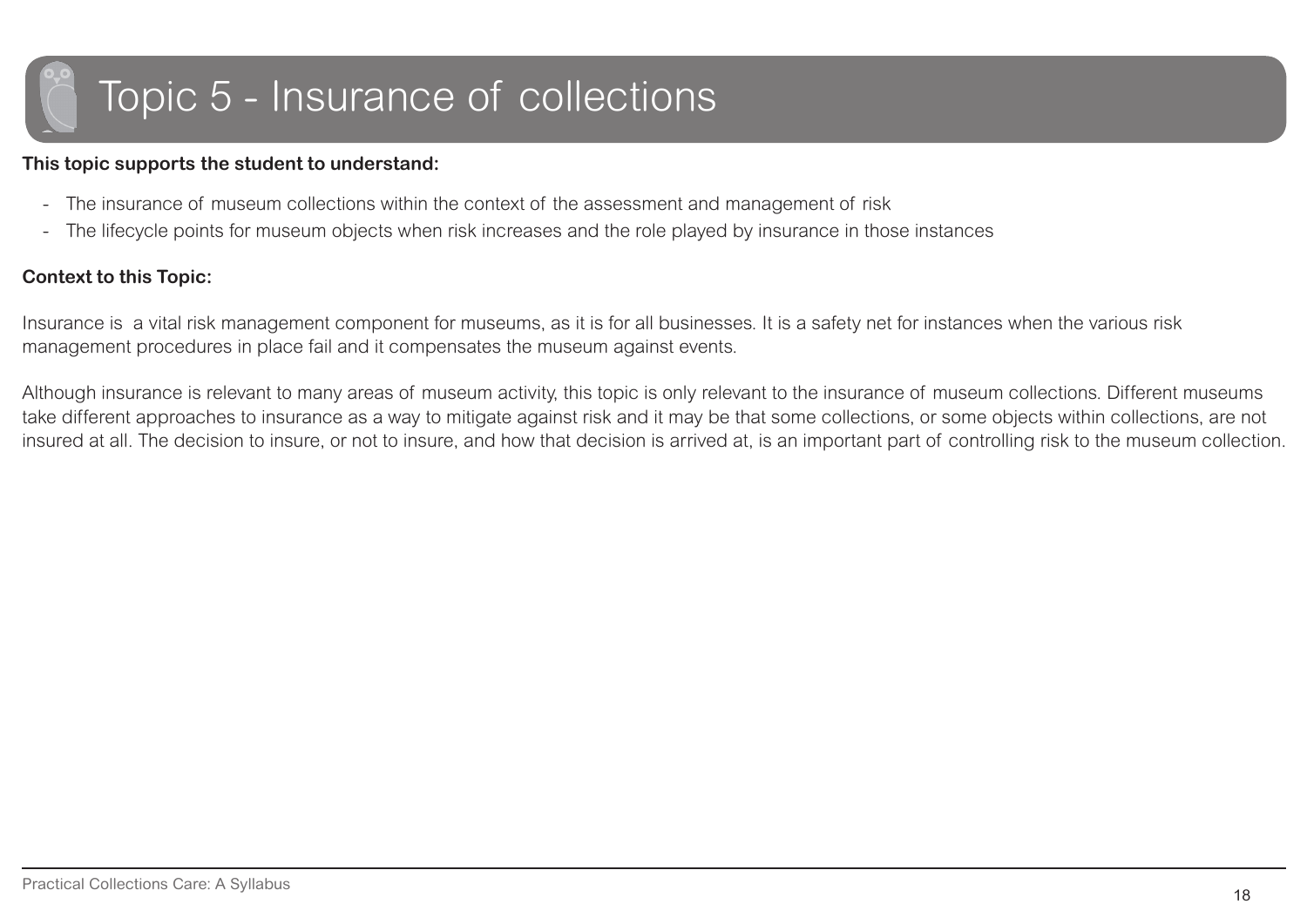## Topic 5 - Insurance of collections

| <b>Suggested resources:</b>                                                                                                                                                                                                                                                                                                                                                                                                                                                                       |
|---------------------------------------------------------------------------------------------------------------------------------------------------------------------------------------------------------------------------------------------------------------------------------------------------------------------------------------------------------------------------------------------------------------------------------------------------------------------------------------------------|
| Insuring museum collections: a Collections Care How To Guide, (2011), Collections Trust<br>http://www.sharemuseumseast.org.uk/shares/resource 121.pdf                                                                                                                                                                                                                                                                                                                                             |
| A concise introduction to the insurance of museum collections, with a brief overview of insurance generally. Contains references to<br>decisions different curators have taken about insurance of collections.                                                                                                                                                                                                                                                                                    |
| Insurance for Museums, (2004), MLA<br>http://www.collectionslink.org.uk/discover/site-information/440-insurance-for-museums                                                                                                                                                                                                                                                                                                                                                                       |
| Although published in 2004, this is still the most comprehensive guide to museum insurance. For an entry level student it may provide<br>more information than necessary, but is a useful reference as a complement to Insuring Museum Collections: a Collections Care How<br>To Guide                                                                                                                                                                                                            |
| <b>SPECTRUM Procedure: Insurance and Indemnity Management, (2012), Collections Trust</b><br>http://www.collectionslink.org.uk/spectrum-resources/1000-spectrum-40 (NOTE: SPECTRUM is available as a free download on<br>Collections Link. To download it, you need to register as a Collections Link user. This link will take you to a Log In page - from here<br>you can Log In if you are already a registered user of Collections Link, or create a Collections Link account if you are not.) |
| A workflow diagram illustrating the steps to take when insuring museum collections, and claiming against insurance.                                                                                                                                                                                                                                                                                                                                                                               |
| Risk Management and Insurance for Museums, (2007), Association of Independent Museums<br>http://www.aim-museums.co.uk/downloads/5aba76d8-dd7d-11e1-bdfc-001999b209eb.pdf                                                                                                                                                                                                                                                                                                                          |
| Short summary of all aspects of museum insurance, not dealing specifically with insurance of collections.                                                                                                                                                                                                                                                                                                                                                                                         |
| Government Indemnity Scheme, web page<br>http://www.culture.gov.uk/what_we_do/cultural_property/3294.aspx                                                                                                                                                                                                                                                                                                                                                                                         |
| Information about the Government Indemnity Scheme, and further links.                                                                                                                                                                                                                                                                                                                                                                                                                             |
|                                                                                                                                                                                                                                                                                                                                                                                                                                                                                                   |
|                                                                                                                                                                                                                                                                                                                                                                                                                                                                                                   |
|                                                                                                                                                                                                                                                                                                                                                                                                                                                                                                   |
|                                                                                                                                                                                                                                                                                                                                                                                                                                                                                                   |
|                                                                                                                                                                                                                                                                                                                                                                                                                                                                                                   |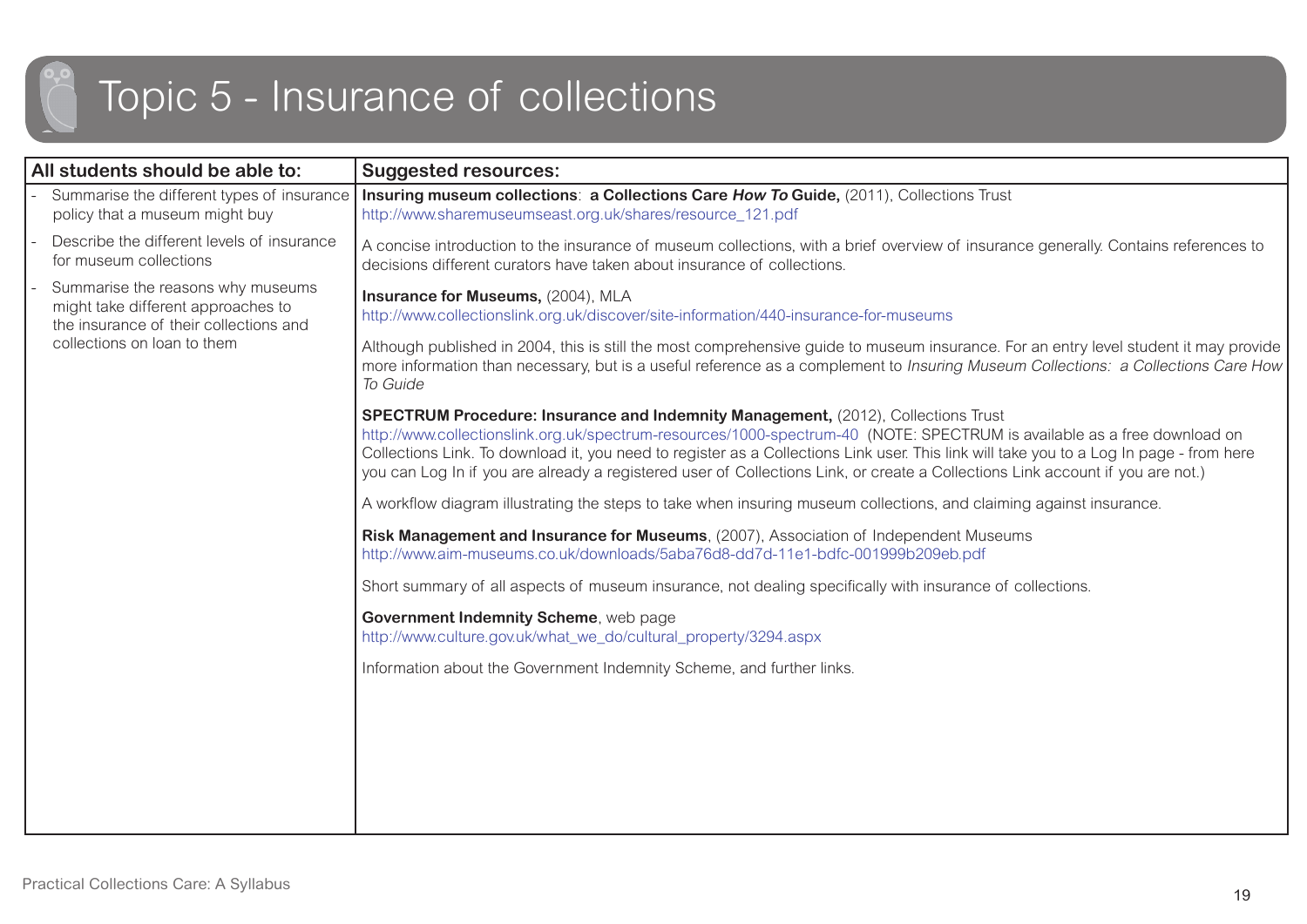### <span id="page-19-0"></span>Topic 6 - Working with professional conservators

#### **This topic supports the student to understand:**

- When to seek conservation advice
- -Working with a conservator

#### **Context to this Topic:**

All conservation work always takes place within the context of the museum's aims and resources, and as a result of the assessment of risk to the object.

As a result, there are occasions when museums employ the services of a professional and qualified conservator. Knowing when the services of a conservator are required is an expertise which grows with time and experience, and it is important at the beginning of a museum career to always seek advice if in doubt, before undertaking any collections care measures which are beyond 'basic' and moving towards 'interventive' or 'remedial'.

This topic will familiarise the student with the requirements of registration on the Conservation Register, and how and when a museum might find and contract a conservator for a particular project.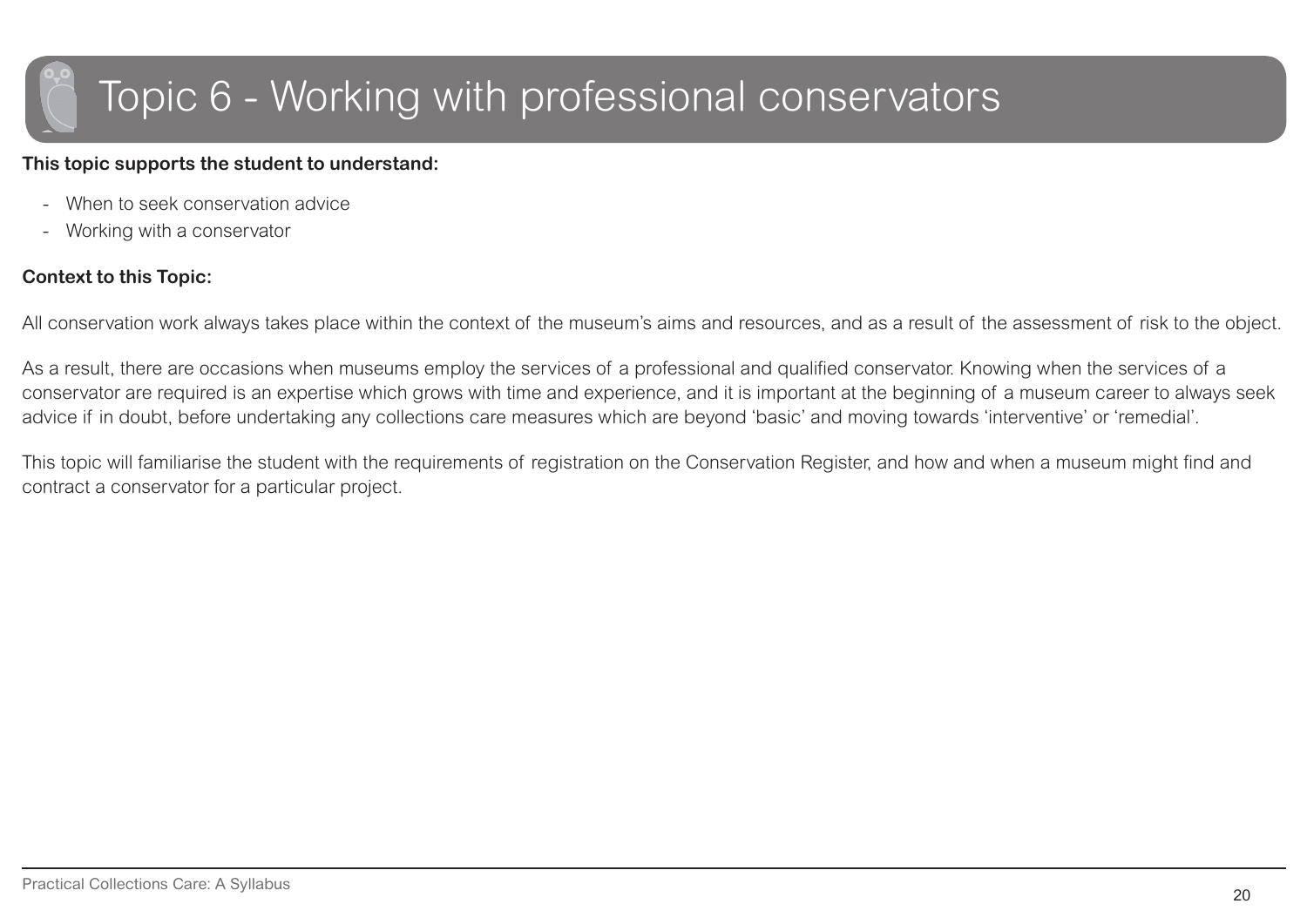### Topic 6 - Working with professional conservators

| All students should be able to:                                                                                                              | <b>Suggested resources:</b>                                                                                                                                                                                                                         |
|----------------------------------------------------------------------------------------------------------------------------------------------|-----------------------------------------------------------------------------------------------------------------------------------------------------------------------------------------------------------------------------------------------------|
| Broadly describe the principles of<br>conservation practice and locate the<br>codes of ethics under which conservators<br>practice           | Expert Series: the Conservation Register, (2010)<br>http://www.museum-storage.co.uk<br>video - http://www.youtube.com/watch?v=YbA1KSWR9Hs&feature=related                                                                                           |
| Assess the skills and experience required<br>for a particular conservation project                                                           | Jane Henderson, Tutor of Conservation at Cardiff University, provides an introduction to the ICON Conservation Register: who is on<br>the register, their qualifications and expertise, and how to use the register.                                |
| Demonstrate practical awareness of the<br>Conservation Register and use it to find a<br>conservator for a particular conservation<br>problem | <b>Conservation Register, web site</b><br>http://www.conservationregister.com/                                                                                                                                                                      |
|                                                                                                                                              | The Conservation Register is maintained by The Institute of Conservation (ICON), and is the recommended route for finding and<br>contracting conservators in the UK and Ireland. All conservators on the register have met the requirement of ICON. |
|                                                                                                                                              | Guidelines for Choosing and Working With a Conservator-Restorer,<br>http://www.conservationregister.com/Plcon-WorkingWithAConservator.asp                                                                                                           |
|                                                                                                                                              | Guidelines from ICON on finding and contracting a conservator.                                                                                                                                                                                      |
|                                                                                                                                              |                                                                                                                                                                                                                                                     |
|                                                                                                                                              |                                                                                                                                                                                                                                                     |
|                                                                                                                                              |                                                                                                                                                                                                                                                     |
|                                                                                                                                              |                                                                                                                                                                                                                                                     |
|                                                                                                                                              |                                                                                                                                                                                                                                                     |
|                                                                                                                                              |                                                                                                                                                                                                                                                     |
|                                                                                                                                              |                                                                                                                                                                                                                                                     |
|                                                                                                                                              |                                                                                                                                                                                                                                                     |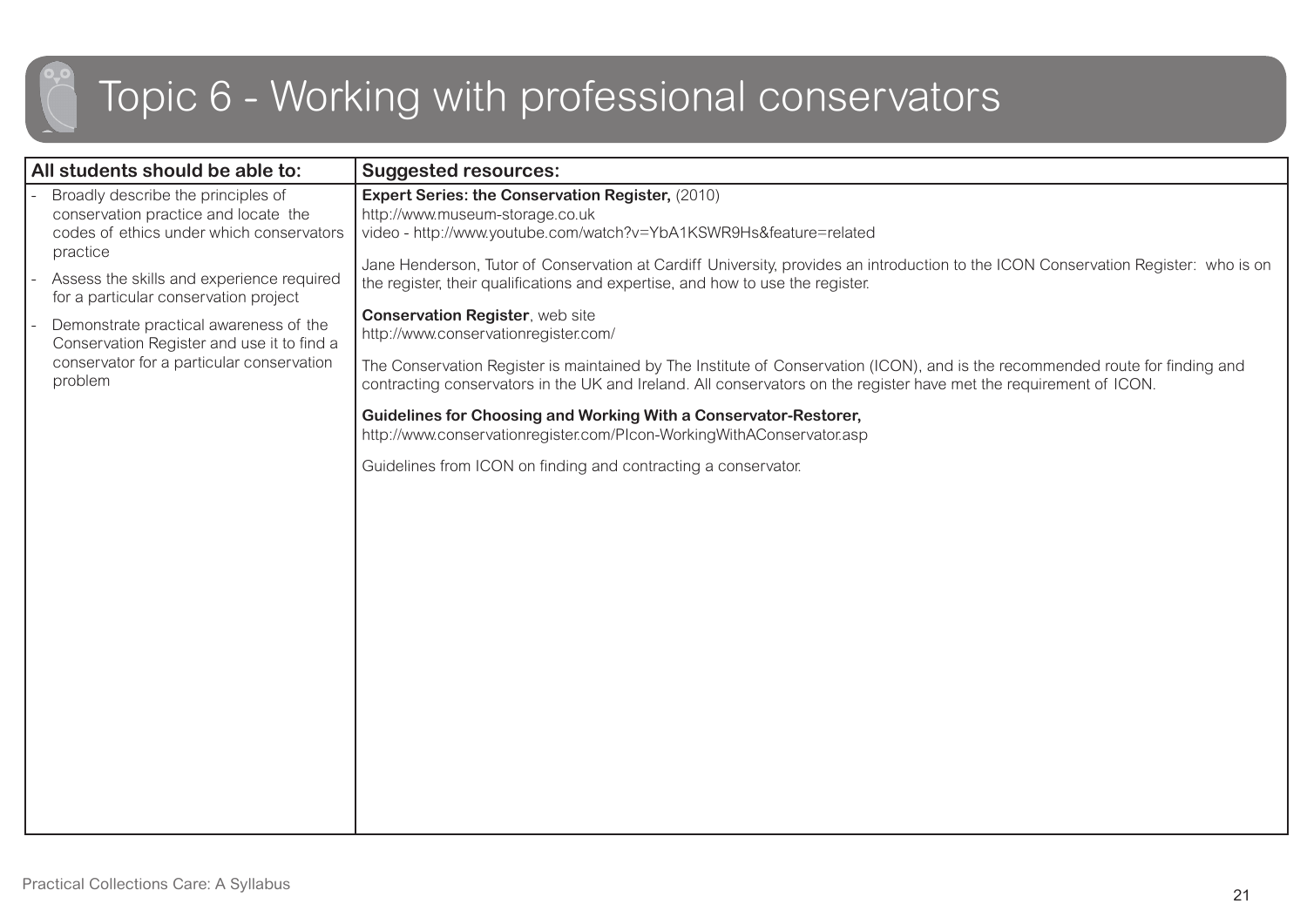# <span id="page-21-0"></span>MODULE B: Practical Care of Museum Objects Topic 7: Housekeeping

#### **This topic supports the student to understand:**

- the central role played by basic, regular and non-interventive housekeeping practice in collections care.

#### **Context to this Topic:**

In the context of museum collections care, 'housekeeping' refers to all of the general activity surrounding the cleaning and maintenance of the museum building, with the aim of preserving museum objects, and records about objects. Consistent housekeeping in museums contributes to the preservation of museum objects, and forms the basis of a Collections Care Policy. It is essential to maintain a regime of cleanliness in all areas where museum objects are stored or displayed. Good housekeeping methods also provide an opportunity to monitor for pests, inspect for deterioration in buildings and check objects.

Museum housekeeping includes the following activities:

- -Building and site care
- Cleaning and dusting
- Vacuuming
- Observation of museum objects, displays, stores and buildings
- Monitoring for pests
- -Cleaning and replacing light fittings
- -Cleaning and replacing filters in air handling units

Good housekeeping practice at an organisational level includes:

- - Planning housekeeping activity so that it takes place regularly, and identifies appropriate techniques which are not damaging to people or collections
- -Training personnel to understand the need to carrying out housekeeping activity using appropriate methods
- -Using housekeeping activity as an opportunity to observe conditions in the museum building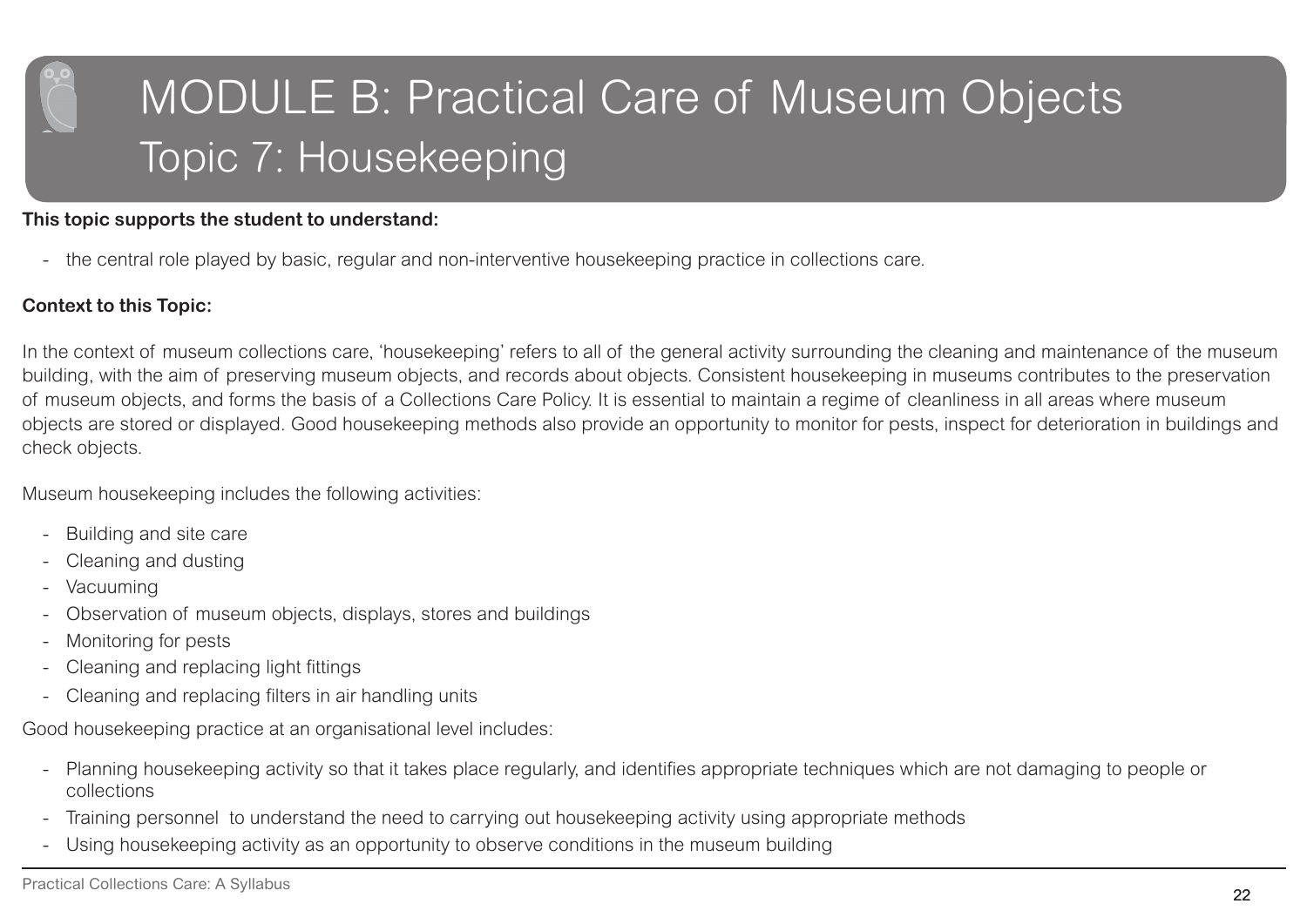

| All students should be able to:                                                                                                                                | <b>Suggested resources:</b>                                                                                                                                                                                                                                                                                                                                 |
|----------------------------------------------------------------------------------------------------------------------------------------------------------------|-------------------------------------------------------------------------------------------------------------------------------------------------------------------------------------------------------------------------------------------------------------------------------------------------------------------------------------------------------------|
| Identify the role of museum housekeeping<br>in the care of collections, and the<br>importance of planning, procedures and<br>training in housekeeping practice | The National Trust Manual of Housekeeping, (2005), National Trust<br>http://shop.nationaltrust.org.uk/products/manual-of-housekeeping/236/<br>This is an excellent introduction to common sense cleaning of both historic buildings and collections. It emphasises non-interventive<br>and non-toxic techniques, which can be used by all museum employees. |
| Describe appropriate cleaning methods for<br>a particular situation or type of collection.                                                                     | Housekeeping Equipment Good and Bad Handout, (Undated), SHARE Museums East<br>http://www.sharemuseumseast.org.uk/shares/resource_73.doc                                                                                                                                                                                                                     |
|                                                                                                                                                                | A training handout used by SHARE Museums East trainers to illustrate the contrast between appropriate and inappropriate cleaning<br>equipment.                                                                                                                                                                                                              |
|                                                                                                                                                                | Expert Series: object cleaning, (2010)<br>http://www.museum-storage.co.uk                                                                                                                                                                                                                                                                                   |
|                                                                                                                                                                | http://www.youtube.com/watch?v=rKaKV1r9YzM&feature=channel                                                                                                                                                                                                                                                                                                  |
|                                                                                                                                                                | A short video describing basic cleaning and more interventive cleaning. The basic cleaning is excellent advice for an entry level<br>student, the more interventive methods described should be undertaken only with guidance from a professional conservator.                                                                                              |
|                                                                                                                                                                | Housekeeping and Maintenance Checklist Calendar, (2009), SHARE Museums East<br>http://www.sharemuseumseast.org.uk/shares/resource_72.doc                                                                                                                                                                                                                    |
|                                                                                                                                                                | This excel spreadsheet was produced by SHARE Museums East conservators in response to requests for a template which could be<br>used to plan housekeeping activities, but also gives an indication of how often different housekeeping activities should take place.                                                                                        |
|                                                                                                                                                                | Working with Substances Hazardous to Health, (2009), Health and Safety Executive<br>http://www.collectionslink.org.uk/discover/environmental-control/842-working-with-substances-hazardous-to-health-coshh                                                                                                                                                  |
|                                                                                                                                                                | Basic introduction from the HSE to working with hazardous substances, with advice that is relevant to anyone working with a museum<br>collection                                                                                                                                                                                                            |
|                                                                                                                                                                | Hazards in museum collections: a Collections Care How To Guide, (2012) NMAS<br>http://www.sharemuseumseast.org.uk/shares/resource_120.pdf                                                                                                                                                                                                                   |
|                                                                                                                                                                | An introduction to the types of hazards found in museum objects, and advice on dealing with them on a day to day basis, and when<br>to call in expert advice.                                                                                                                                                                                               |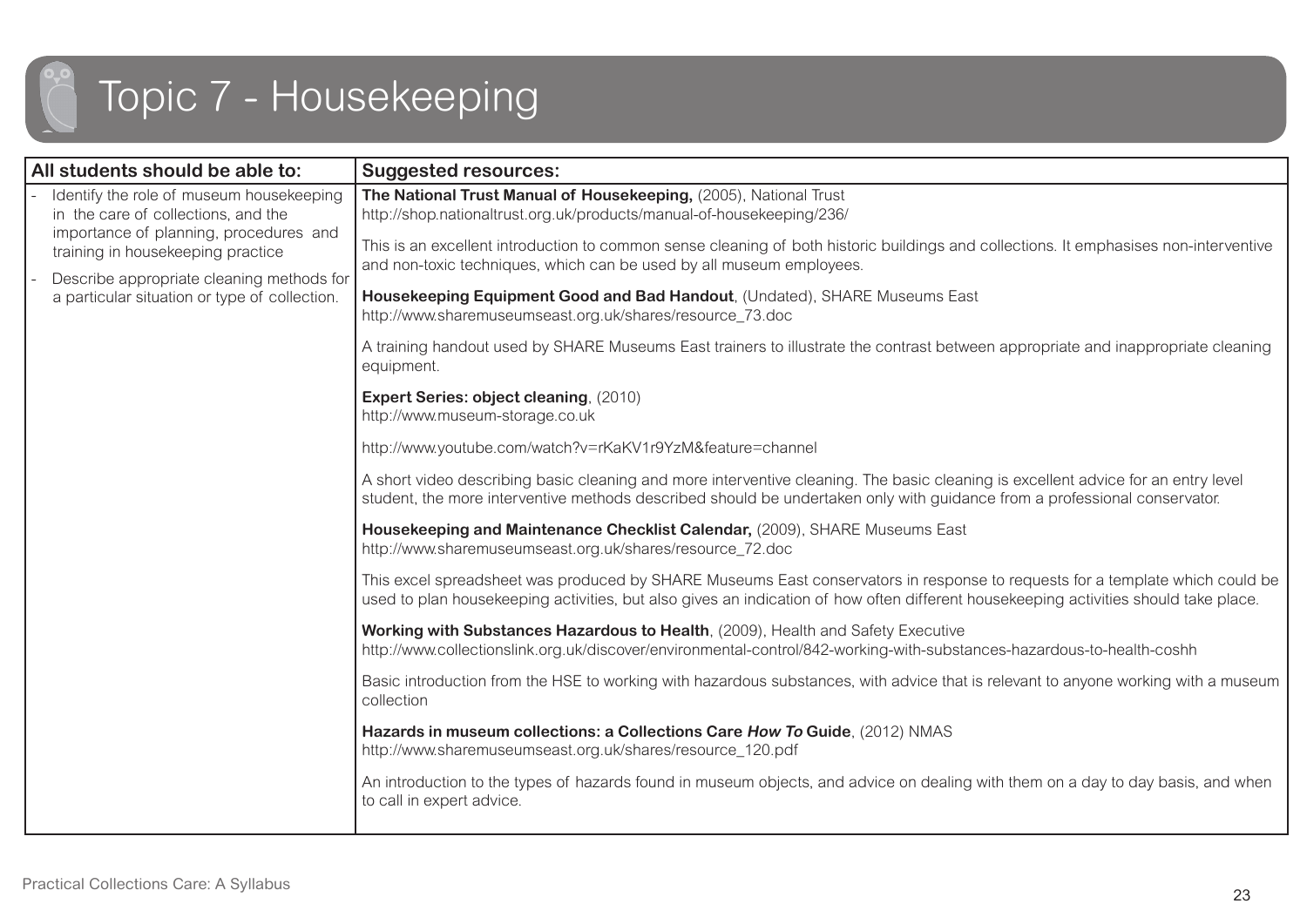### <span id="page-23-0"></span>Topic 8 - Environmental monitoring and control

#### **This topic supports the student to understand:**

- The recommended parameters for environmental conditions for museum objects, and how they may vary according to the type of collection

#### **Context to this Topic:**

This topic explores the importance of the environment in which museum objects are stored and displayed and how the control of that environment contribute to their preservation. Environmental monitoring and control is closely connected to housekeeping in a museum conext, but covers more wide ranging issues such as the effect of light, relative humidity and temperature on collections.

Environmental monitoring measures and records the quality of factors in the physical environment, such as pests, light, relative humidity (RH), temperature and pollution. Environmental monitoring requires a knowledge of the factors to be monitored and the ways in which monitoring can be carried out and recorded. Objects coming into the museum also need to be monitored and maintained to prevent adverse effects on permanent collections. This can include new acquisitions, or objects coming in for identification, which may have to quarantined and observed before introduction to areas which contain permanent collections.

Environmental control describes the activities taken to control and alter the monitored physical environment so that damage to museum objects from environmental factors is limited. Much activity to control the environment is preventative rather than interventive: for example dust can be minimised by closing doors or using doormats, and objects can be displayed in a different location if the lighting is unsuitable. Where more interventive methods of control are required they may involve activity such the regulation of heating to control humidity, which will require interpretation of data collected from environmental monitoring equipment.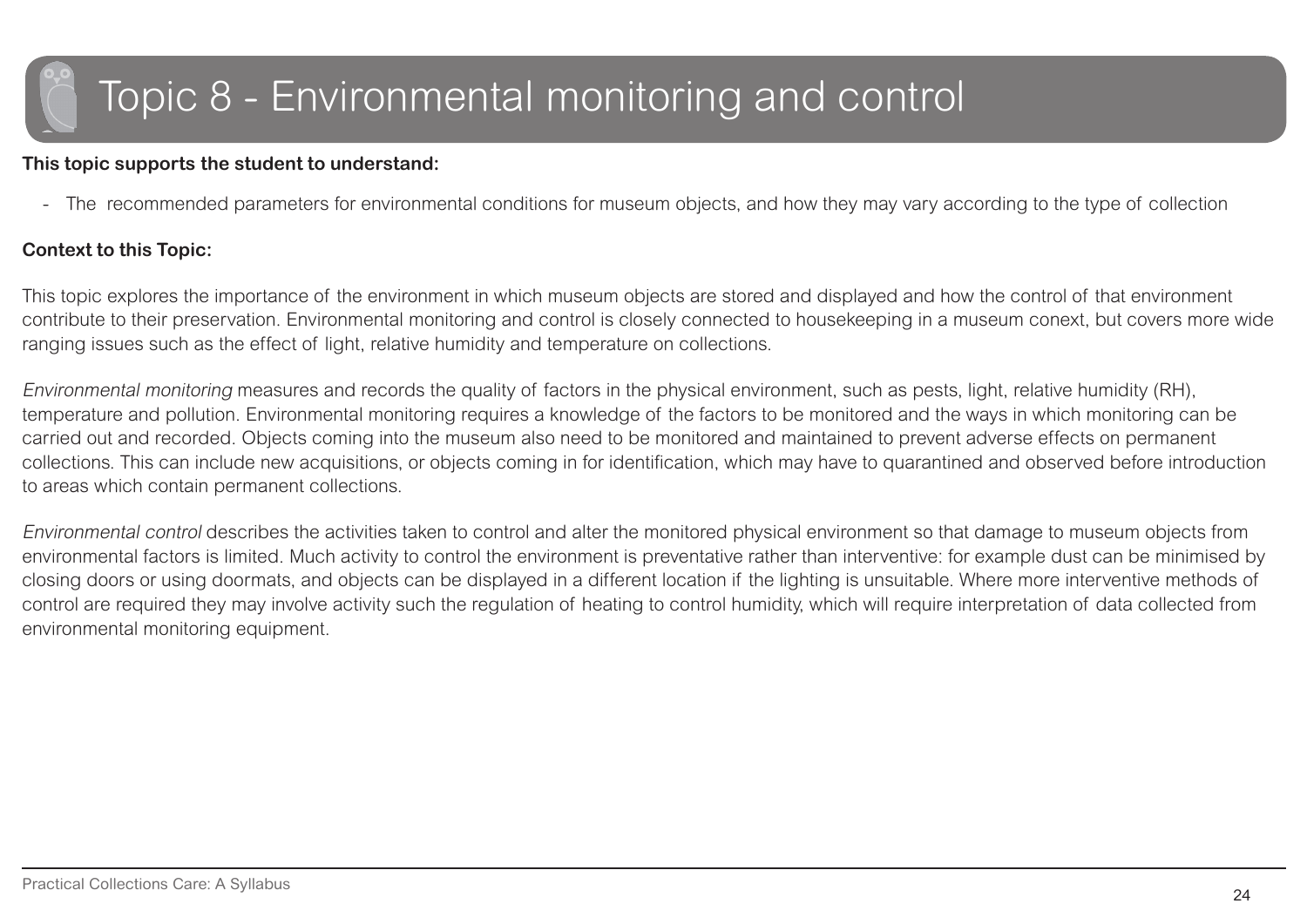### Topic 8 - Environmental monitoring and control

| All students should be able to:                                                                                                                                                     | <b>Suggested resources:</b>                                                                                                                                                                                                                                                                                                                                                                                 |
|-------------------------------------------------------------------------------------------------------------------------------------------------------------------------------------|-------------------------------------------------------------------------------------------------------------------------------------------------------------------------------------------------------------------------------------------------------------------------------------------------------------------------------------------------------------------------------------------------------------|
| Describe the effect of light, humidity, and<br>dust on museum objects                                                                                                               | The Museum Environment, (Undated), SHARE Museums East<br>http://www.sharemuseumseast.org.uk/shares/resource_55.pdf                                                                                                                                                                                                                                                                                          |
| Describe pests which can damage<br>museum objects, and recognise the most<br>commonly occurring pests, and their<br>effects, such as silver fish, furniture beetle,<br>and woodworm | A very thorough introduction to environmental monitoring and control of the museum environment. This publication contains<br>guidance on terminology, types of equipment, environmental parameters, interpretation of data collected and basic environmental<br>control measures.                                                                                                                           |
|                                                                                                                                                                                     | Pest management: a practical guide, (2008), Collections Trust<br>http://www.collectionslink.org.uk/discover/pest-management/1149-pest-management-a-practical-guide                                                                                                                                                                                                                                          |
| Describe how to use common monitoring<br>equipment and analyse the data                                                                                                             | This publication explores the implementation of in effective pest management programme in a museum, as opposed to simply                                                                                                                                                                                                                                                                                    |
| Identify a number of environmental control<br>measures                                                                                                                              | reacting to pest problems when they arise. This idea of active detection and prevention of pests is central to the control of<br>the museum environment, and at its most successful uses all aspects of collection care such as housekeeping, humidity and<br>temperature control to prevent pest infestation. Also contains excellent photographs of common pests and guidance on their<br>identification. |
|                                                                                                                                                                                     | Expert Series: Environmental Issues facing Conservators, (2010)<br>http://www.youtube.com/watch?v=PWwqGXUist8&feature=channel                                                                                                                                                                                                                                                                               |
|                                                                                                                                                                                     | Jane Henderson, conservator, decribes the prevention of damage to collections from light, relative humidity, temperature, pollution<br>and insects. Aimed primarily at library and archive collections, but also applicable to museum collections on paper, and other types<br>of museum collection.                                                                                                        |
|                                                                                                                                                                                     | <b>Collections Link Suppliers Directory,</b><br>http://www.collectionslink.org.uk/suppliers?sid=1                                                                                                                                                                                                                                                                                                           |
|                                                                                                                                                                                     | This directory links the user to websites of suppliers of conservation resources used by museums, for packing and moving. Useful<br>reference to the range of materials and equipment available.                                                                                                                                                                                                            |
|                                                                                                                                                                                     | Calibrating a dial hygrometer, (2012), NMAS; Calibrating a thermohygrograph, (2012), NMAS<br>http://www.youtube.com/watch?v=zq3xMMGMH8A<br>http://www.youtube.com/watch?v=kKowgsle1L0                                                                                                                                                                                                                       |
|                                                                                                                                                                                     | Two short videos with Juliane Ovenden, illustrating the working and calibration of a dial hygrometer and a thermohygrograph.                                                                                                                                                                                                                                                                                |
|                                                                                                                                                                                     | Summary of the common insect pests and damage found in museums, (undated), SHARE Museums East<br>http://www.sharemuseumseast.org.uk/shares/resource_172.doc                                                                                                                                                                                                                                                 |
|                                                                                                                                                                                     | A list of the most commonly occurring pests in museum collections and buildings, with pest name, damage caused and types of<br>materials affected.                                                                                                                                                                                                                                                          |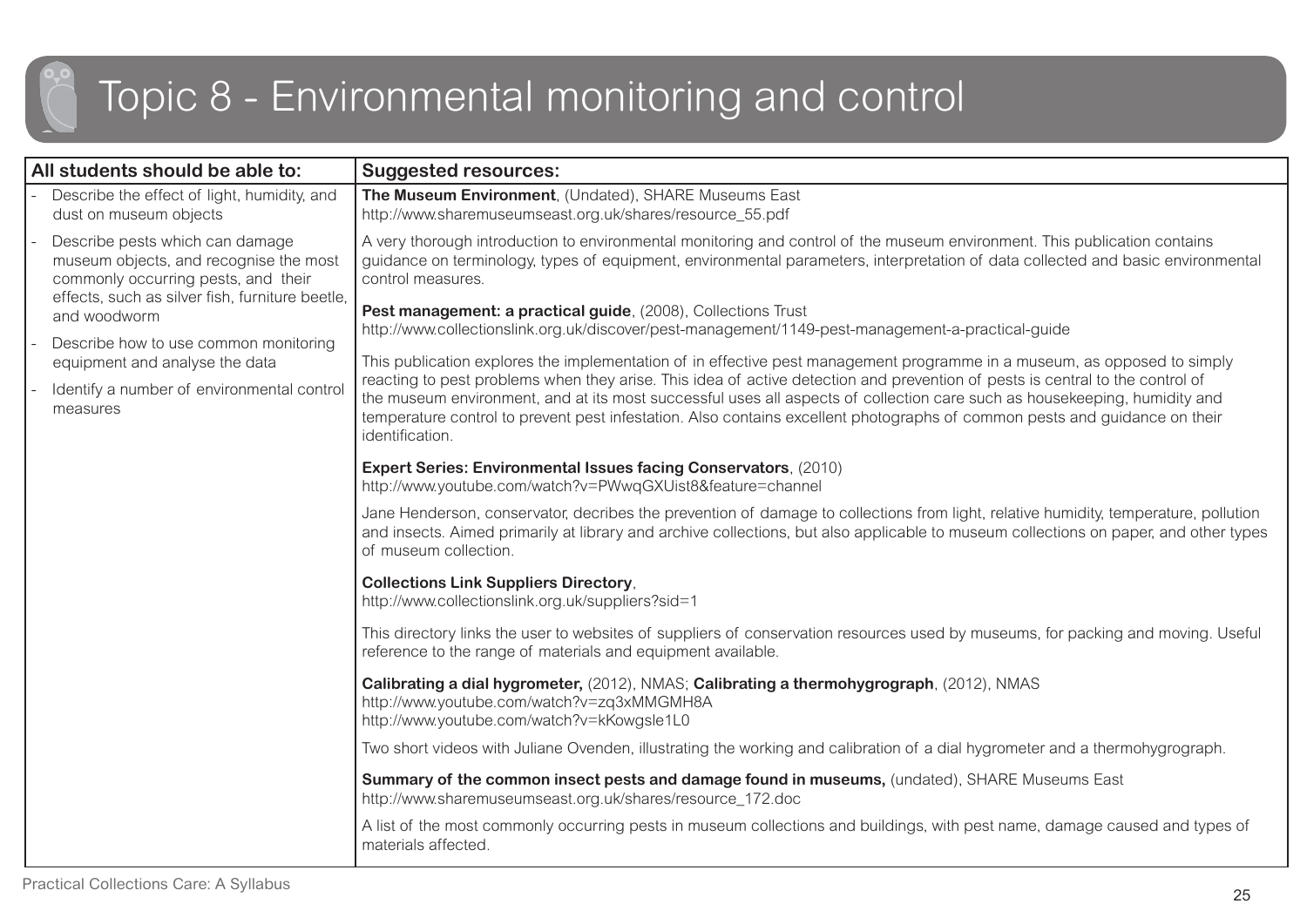# <span id="page-25-0"></span>Topic 9 - Condition checking

#### **This topic supports the student to:**

- -Place condition checking within the context of other collections care activities
- -Identify the different levels of condition checking, the skills required and their use in different circumstances,

#### **Context to this Topic**

The purpose of condition checking is to provide a record of the condition of a museum object at different stages of its lifecycle. This record can be used as:

- A descriptive record e.g. when an object enters a museum as a donation an assessment of its condition is usually made. This will often form part of the accession and catalogue records for the object.
- A baseline against which the object can be assessed at a later date e.g. in the case of a loan it is possible to measure any deterioration or damage to the object on its return to the owning museum
- - Information to inform the use of an object e.g. in an exhibition a condition check might highlight particular environmental requirements for the display of an object
- -Part of a recommendation for remedial conservation work to be carried out on an object
- -Part of a wider Condition Assessment of collections

Each of the above scenarios demands a different level of expertise, and as a result, condition checking of different types is carried out by museum staff with varying levels of knowledge and training. More complex condition checks, for example in the case of remedial conservation work, are always carried out by a conservator, or under the supervision of a conservator.

Photography is an important tool in all condition checking. Smaller museums will often use photography as a means to record the condition of objects, particularly in the case of new acquisitions, but it also plays an important part in more complex condition checking activity.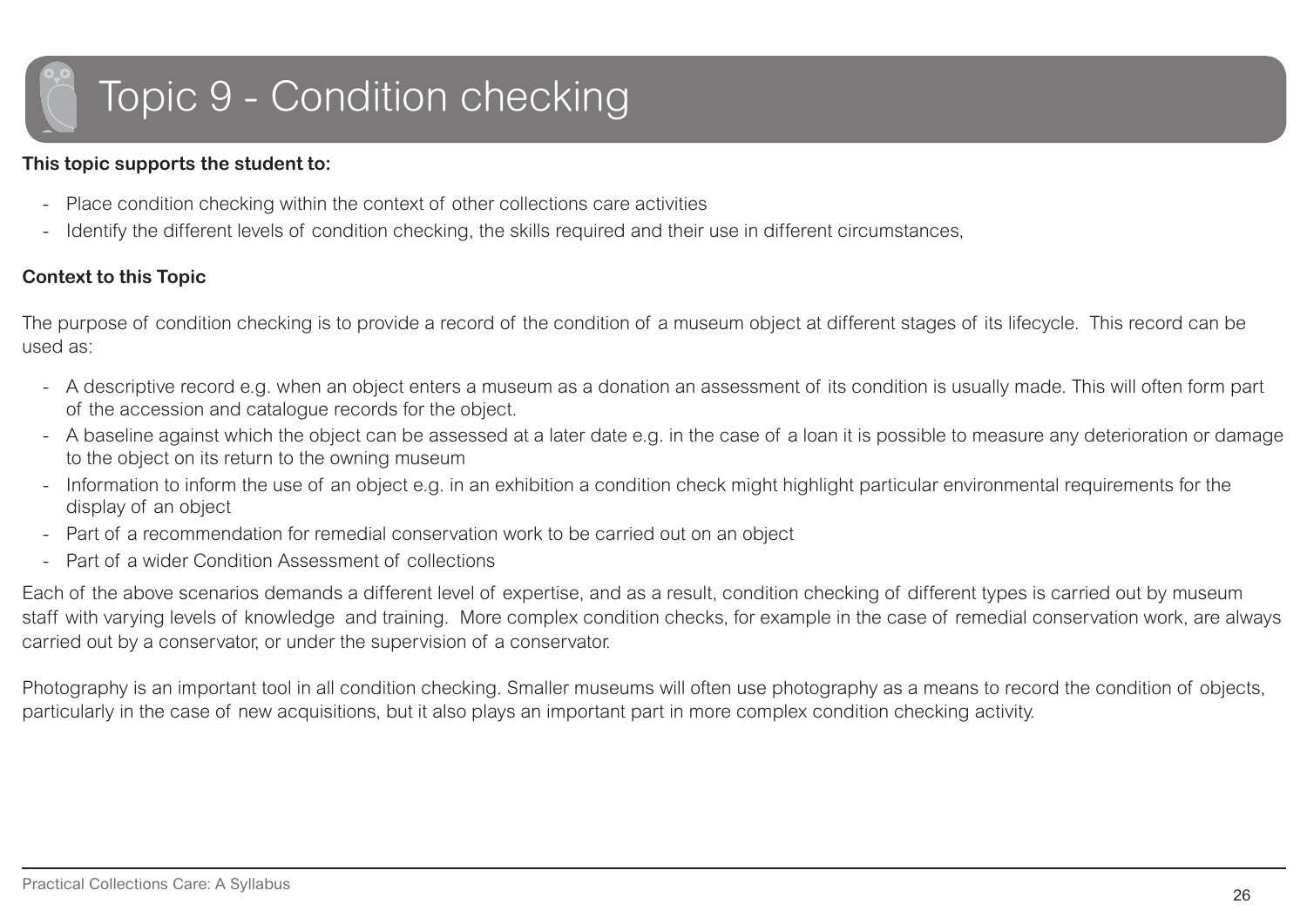### Topic 9 - Condition checking

| All students should be able to:                                                                                     | <b>Suggested resources:</b>                                                                                                                                                                                                                                                                                                                                                                                                                                             |
|---------------------------------------------------------------------------------------------------------------------|-------------------------------------------------------------------------------------------------------------------------------------------------------------------------------------------------------------------------------------------------------------------------------------------------------------------------------------------------------------------------------------------------------------------------------------------------------------------------|
| Identify the most common instances when<br>condition checking is required                                           | SPECTRUM Procedure: object condition checking and technical assessment procedure, SPECTRUM 4.0, (2011) Collections<br>Trust.                                                                                                                                                                                                                                                                                                                                            |
| Identify the level of condition checking                                                                            | http://www.collectionslink.org.uk/spectrum-resources/1000-spectrum-40                                                                                                                                                                                                                                                                                                                                                                                                   |
| required at different points in the lifecycle<br>of museum objects, and assess the<br>consequent expertise required | The Object condition checking and technical assessment procedure is one of 21 collections management procedures described<br>in SPECTRUM 4.0, which are all presented in workflow format. This procedure presents the different steps involved in condition<br>checking objects at different points in the lifecycle of a museum object.                                                                                                                                |
| Recognise basic condition checking<br>terminology in use by museum staff                                            | Condition Report Anglo Saxon hanging bowl, (2005), Colchester and Ipswich Museum Service<br>http://www.sharemuseumseast.org.uk/shares/resource_118.pdf                                                                                                                                                                                                                                                                                                                  |
|                                                                                                                     | A condition report prepared by a conservator in preparation for the loan of a museum object.                                                                                                                                                                                                                                                                                                                                                                            |
|                                                                                                                     | Condition Report for Charles Keene painting. (2011), Colchester and Ipswich Museum Service<br>http://www.sharemuseumseast.org.uk/shares/resource 119.pdf                                                                                                                                                                                                                                                                                                                |
|                                                                                                                     | A condition report prepared by a conservator in preparation for the loan of a museum object.                                                                                                                                                                                                                                                                                                                                                                            |
|                                                                                                                     | Condition Reporting Crib sheet. (2011) SHARE.<br>http://www.sharemuseumseast.org.uk/shares/resource_117.pdf                                                                                                                                                                                                                                                                                                                                                             |
|                                                                                                                     | A checklist prepared by Renaissance Regional Conservation Officers, identifying prompts for someone carrying out a condition<br>check. It is important to establish the purpose of the condition check, so that it is carried out in sufficient detail, and by someone with<br>the relevant expertise. This checklist is designed for an in depth check for example, for an object going out on loan, but could be<br>tailored for a quicker check, say at acquisition. |
|                                                                                                                     | <b>Behind the Scenes - The Vincent Price Art Museum - Part 3</b><br>http://www.youtube.com/user/VPArtMuseum#p/a/u/2/juv80i0gbEl                                                                                                                                                                                                                                                                                                                                         |
|                                                                                                                     | A short film describing accessioning procedures at the Vincent Price Art Museum.                                                                                                                                                                                                                                                                                                                                                                                        |
|                                                                                                                     | Jan Gossaert's Self Portrait: Preparing Art to go on Loan<br>http://www.youtube.com/watch?v=fcFpf2XXKbM                                                                                                                                                                                                                                                                                                                                                                 |
|                                                                                                                     | A short film showing museum staff condition checking a painting at the Currier Museum, Manchester, New Hampshire, before the<br>loan of the painting. The film illustrates condition checking in the context of other procedures that may take place during preparation<br>of the object, such as creating a micro-climate to keep the painting safe, dusting, crating and shipping.                                                                                    |
|                                                                                                                     | Newark Museum Official Registrar Condition Reports for Gustav Stickley exhibition, video<br>http://www.youtube.com/user/NewarkMuseum?blend=22&ob=5#p/u/4/ibSqS8l2 vA                                                                                                                                                                                                                                                                                                    |
|                                                                                                                     | A short filmshowing museum staff condition checking incoming objects on loan to the Newark Museum, New Jersey.                                                                                                                                                                                                                                                                                                                                                          |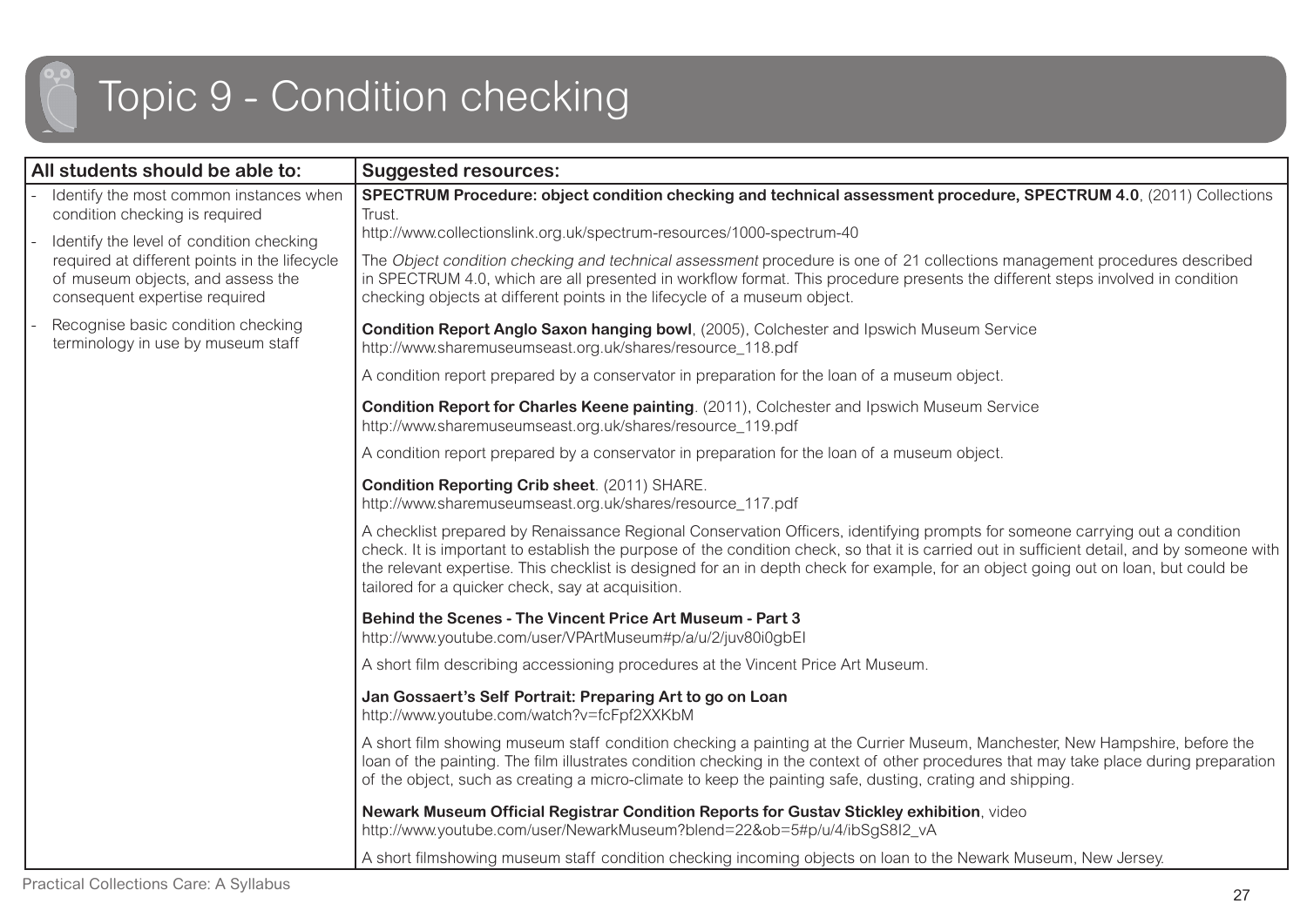### <span id="page-27-0"></span>Topic 10 - Condition assessment of collections

Many museums incorporate condition assessments as a normal part of their collections care and conservation planning. Collection condition surveys are undertaken to assess the condition of collections as a whole, rather than the condition of a single object. In this topic the term 'collections condition assessment' is not used in its wider sense where it also incorporates an organisation wide assessment of collections care procedures: it is only used in the context of an assessment of the condition of the collections.

A collection condition survey will collect baseline information that will:

- -Make definitive, quantifiable statements about the condition of the collections
- -Compare the condition of different parts of the collection or collections in different locations
- -Produce evidence about the damage to the collection and link it with the conditions in the museum
- Prioritise actions to improve the condition of the collection
- -Estimate the cost and time to achieve the improvements needed

There are two types of condition survey:

- An in-depth survey of a small number of objects, involving a thorough examination of a number of individual objects
- -A sample survey which involves a limited examination of a selection of objects from a collection

Condition Assessments are usually carried out by professional conservators.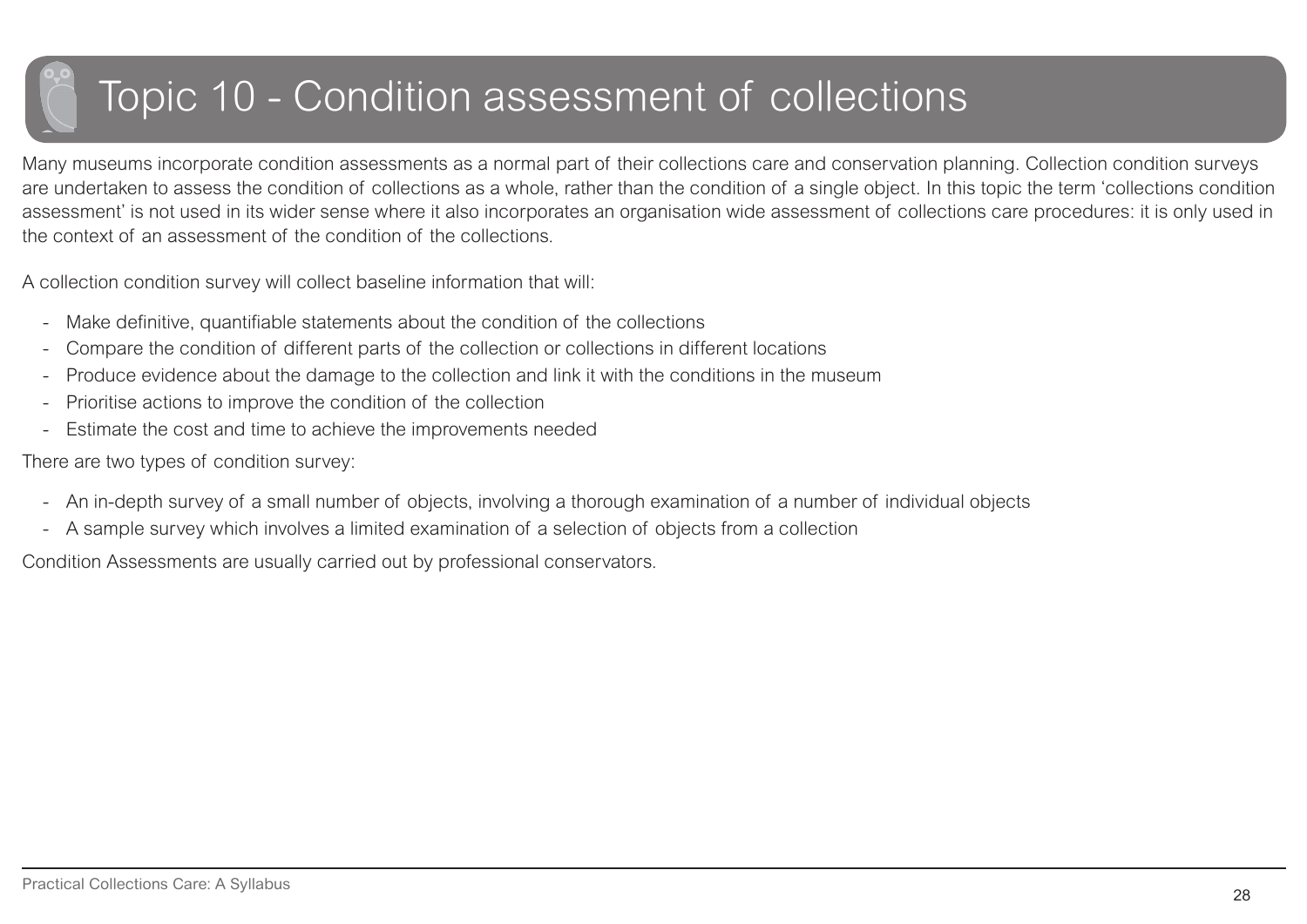### Topic 10 - Condition assessment of collections

| All students should be able to:                                                                              | <b>Suggested resources:</b>                                                                                                                                                                                                                                                                              |
|--------------------------------------------------------------------------------------------------------------|----------------------------------------------------------------------------------------------------------------------------------------------------------------------------------------------------------------------------------------------------------------------------------------------------------|
| Identify the purpose and principles of<br>collections assessments<br>Describe the role played by collections | Collections Condition Surveys chapter in Working with Independent Conservators, (Undated), Museum and Gallery<br>Commission<br>http://www.collectionslink.org.uk/media/com_form2content/documents/c1/a89/f6/000156.pdf                                                                                   |
| assessments in planning for collections<br>care                                                              | Although this publication is dated it contains an excellent chapter on Collections Condition Surveys, which explains terminology<br>used, gives definitions of different types of survey approached from the point of view of the non-expert who is working with<br>professional conservators.           |
|                                                                                                              | <b>Preservation Assessment Survey</b><br>http://www.bl.uk/blpac/paslib.html                                                                                                                                                                                                                              |
|                                                                                                              | Describes a paid for service from the Preservation Advisory Centre. The service provides access to a collections assessment<br>sampling technique, widely used by libraries and archives. Although not used for museum collection specifically this is a good<br>introduction to the sampling technique. |
|                                                                                                              |                                                                                                                                                                                                                                                                                                          |
|                                                                                                              |                                                                                                                                                                                                                                                                                                          |
|                                                                                                              |                                                                                                                                                                                                                                                                                                          |
|                                                                                                              |                                                                                                                                                                                                                                                                                                          |
|                                                                                                              |                                                                                                                                                                                                                                                                                                          |
|                                                                                                              |                                                                                                                                                                                                                                                                                                          |
|                                                                                                              |                                                                                                                                                                                                                                                                                                          |
|                                                                                                              |                                                                                                                                                                                                                                                                                                          |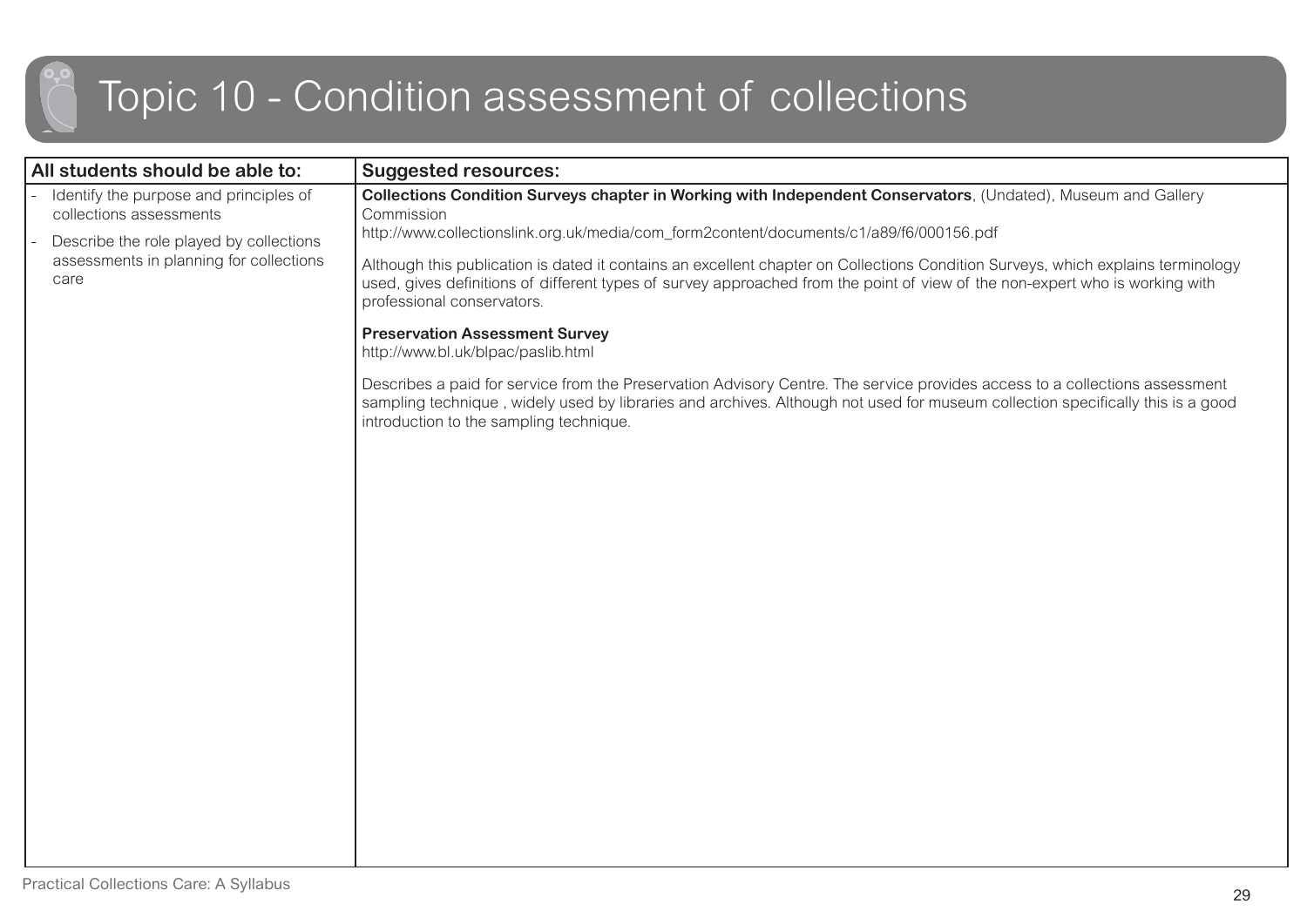# <span id="page-29-0"></span>Topic 11 - Documenting objects

#### **This topic supports the student to understand:**

- -Summarise the role played by the documentation of museum objects in collections care
- -Identify what constitutes a basic and accountable museum documentation system
- Be aware of different museum software products used for documenting objects

#### **Context to this Topic**

Museum documentation is the term applied to the activity of collecting, recording and maintaining information about all of the objects in museum collections, including acquisitions, loans and objects brought into the museum for identification. Museum documentation refers to all the records created by a museum, throughout the entire lifecycle of a museum object: it is more than just cataloguing.

By documenting collections, museums can manage, understand, interpret and use collections, now and in the future. Good documentation practice also ensures that a collecting organisation collects and retains information relating to the legal ownership status of an object. Museums use various systems for managing the data that is collected during the lifecycle of a museum object: most are at least partially computerised.

A museum object has valuable information attached to it. Broadly, this can be broken down into three categories:

- - Information that is contained within the object itself:
	- What does it look like?
	- What is it made from?
	- What condition is it in?
- Information that the object has acquired during its life:
	- Who owned or owns it?
	- Who used it?
	- What as it used for?
- - Information that the museum has added to the object as a result of its management and use:
	- Where is it displayed?
	- When was it acquired?
	- Has it been conserved?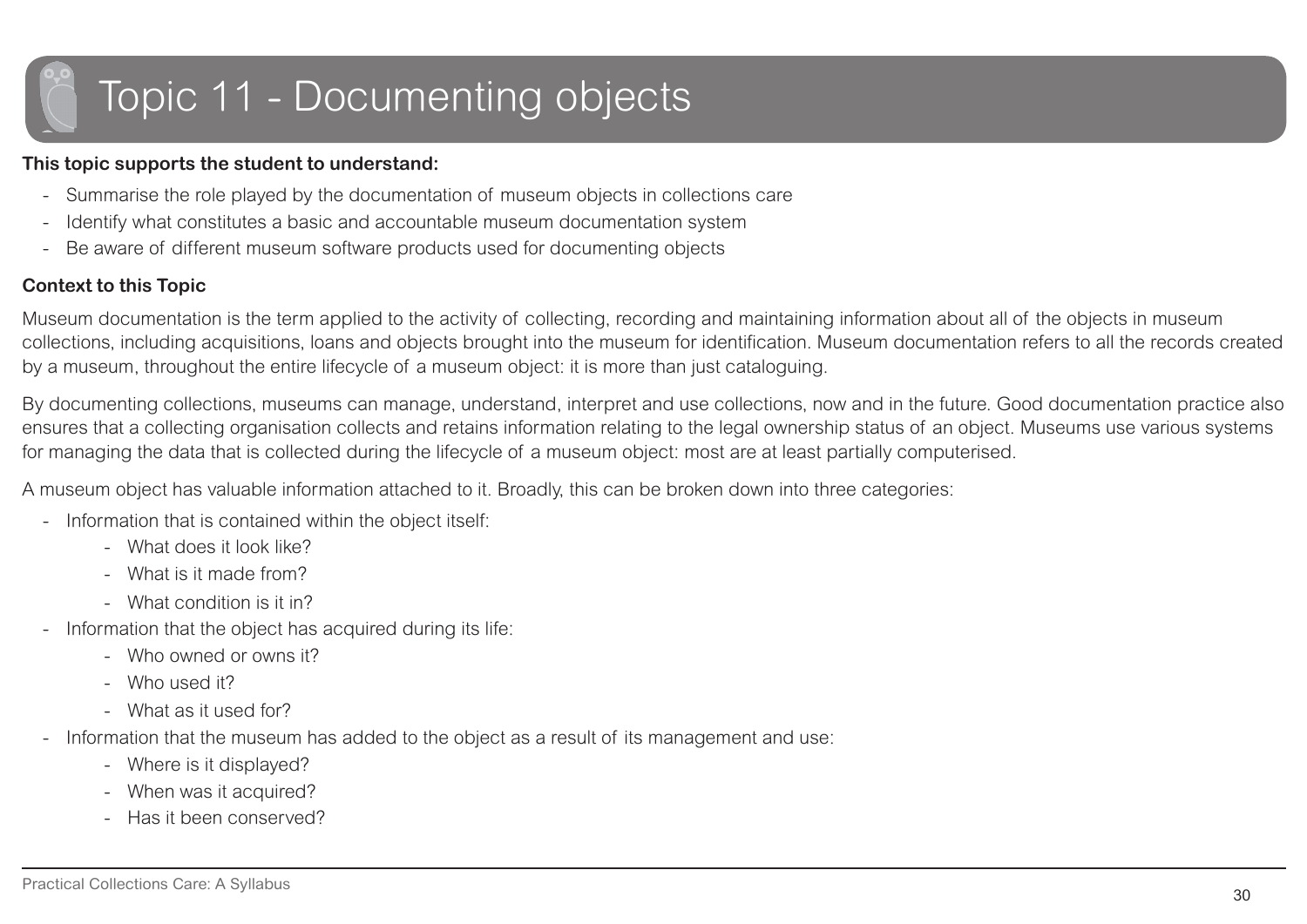### Topic 11 - Documenting objects

| All students should be able to:                                                                                           | <b>Suggested resources:</b>                                                                                                                                                                                                                                                                                                                                                                                                                                                                                                       |
|---------------------------------------------------------------------------------------------------------------------------|-----------------------------------------------------------------------------------------------------------------------------------------------------------------------------------------------------------------------------------------------------------------------------------------------------------------------------------------------------------------------------------------------------------------------------------------------------------------------------------------------------------------------------------|
| Identify the 8 SPECTRUM Primary<br>Procedures, and their role in museum<br>documentation systems                          | <b>Documentation: a practical guide, (2008), Collections Trust</b><br>http://www.collectionslink.org.uk/shop                                                                                                                                                                                                                                                                                                                                                                                                                      |
| Referring to the 8 SPECTRUM Primary<br>Procedures, describe the lifecycle of a<br>museum object                           | A guide to museum documentation systems, and their application in the management and use of museum collections. It summarises<br>the 8 SPECTRUM Primary Procedures, which form the basis of a museum documentations system, and need to be in place in any<br>system to ensure accountability for the legal status of the collection. It also contains fictitious examples of completed records from<br>museum documentation systems, including an object Entry Form, an Accession Register and an object Exit Form, all of which |
| Describe the various paper and digital                                                                                    | illustrate the kinds of data collected.                                                                                                                                                                                                                                                                                                                                                                                                                                                                                           |
| components of a museum documentation<br>system, including Accession Registers<br>and catalogue records, and, broadly, the | Introduction to SPECTRUM fact sheet, (2011), Collections Trust<br>http://www.collectionslink.org.uk/spectrum-resources/1097-introduction-to-spectrum-factsheet                                                                                                                                                                                                                                                                                                                                                                    |
| types of data collected at various stages<br>of the lifecycle                                                             | A very broad overview of the SPECTRUM standard                                                                                                                                                                                                                                                                                                                                                                                                                                                                                    |
| Describe the criteria used to make a<br>decision about which software would be                                            | <b>SPECTRUM Advice fact sheets, (2011), Collections Trust</b><br>http://www.collectionslink.org.uk/spectrum-resources/1222-spectrum-advice-factsheets                                                                                                                                                                                                                                                                                                                                                                             |
| most suitable for your museum                                                                                             | A series of fact sheets which give advice about the application of the 8 SPECTRUM Primary procedures. If a museum implements<br>these procedures they will have an accountable documentation system which enables them to record the objects in their collection,<br>their provenance, and where they are stored.                                                                                                                                                                                                                 |
|                                                                                                                           | <b>Forms and Registers</b><br>http://www.collectionslink.org.uk/shop/forms-and-registers                                                                                                                                                                                                                                                                                                                                                                                                                                          |
|                                                                                                                           | Examples of blank forms and registers which are used in many museum documentation systems, illustrating the kinds of data<br>collected. Generally these forms and registers complement computerised systems.                                                                                                                                                                                                                                                                                                                      |
|                                                                                                                           | <b>Collections Trust Software Survey</b><br>http://www.collectionslink.org.uk/softwaresurvey                                                                                                                                                                                                                                                                                                                                                                                                                                      |
|                                                                                                                           | Many collections management systems in museums use SPECTRUM as a basis for their structure. This survey lists and compares<br>different software systems which are produced by software vendors who are licensed to use SPECTRUM in their software, and links<br>through to the vendors' websites.                                                                                                                                                                                                                                |
|                                                                                                                           | <b>Behind the Scenes - The Vincent Price Art Museum - Part 3</b><br>http://www.youtube.com/user/VPArtMuseum#p/a/u/2/juv80i0gbEl                                                                                                                                                                                                                                                                                                                                                                                                   |
|                                                                                                                           | A short film illustrating accessioning procedures at the Vincent Price Art Museum.                                                                                                                                                                                                                                                                                                                                                                                                                                                |
|                                                                                                                           |                                                                                                                                                                                                                                                                                                                                                                                                                                                                                                                                   |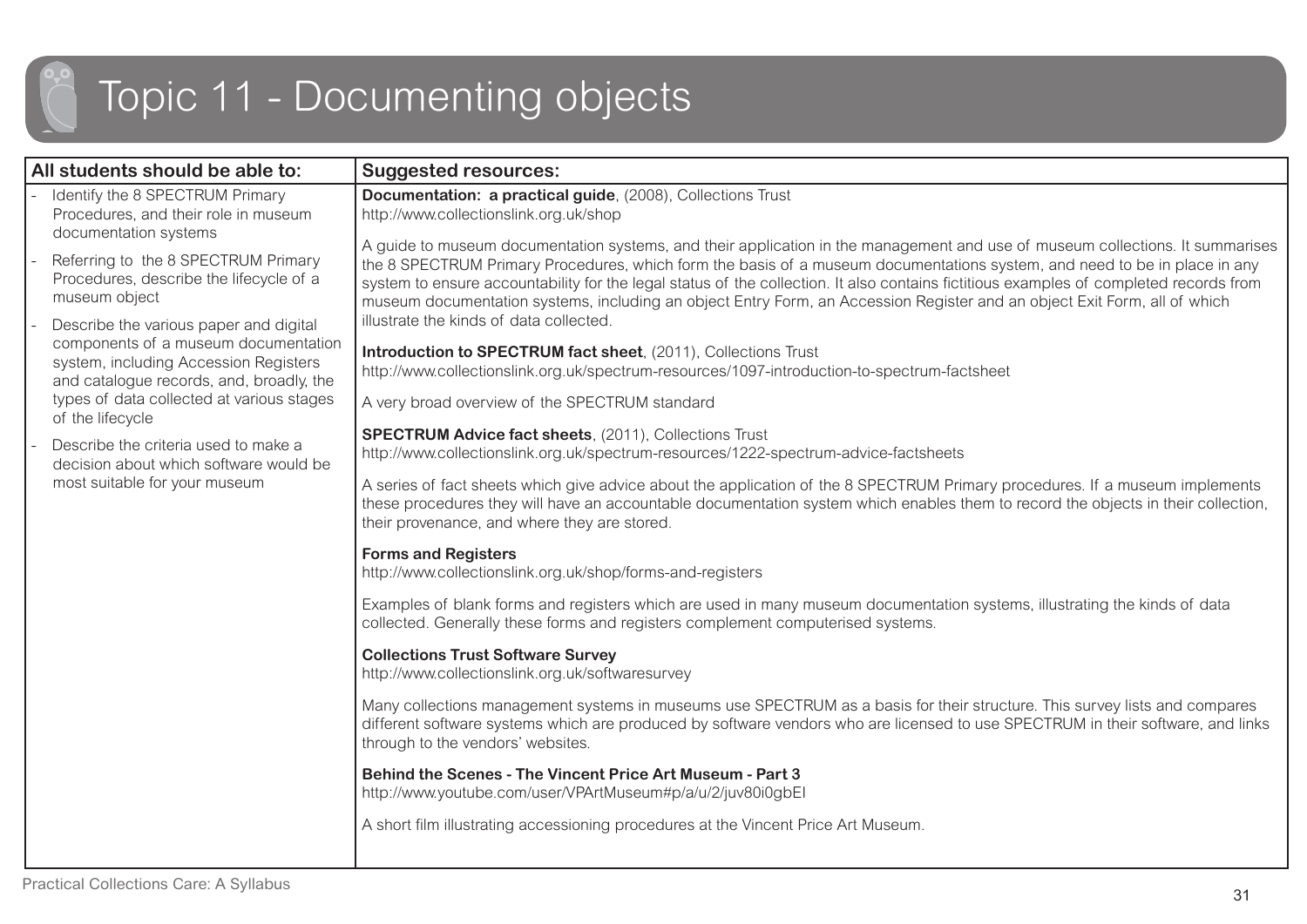### Topic 11 - Documenting objects (continued)

| Suggested resources continued:                                                                                                                                                                                                                                                               |
|----------------------------------------------------------------------------------------------------------------------------------------------------------------------------------------------------------------------------------------------------------------------------------------------|
| Behind the Scenes - The Vincent Price Art Museum - Part 1, video<br>http://www.youtube.com/user/VPArtMuseum#p/u/5/mwUEMHazXxg                                                                                                                                                                |
| The photography of acquisitions at the Vincent Price Art Museum. At this museum, because of the nature of the collection, the<br>photography of objects is an important part of the accessioning procedure. This will differ in other museums, where sometimes a<br>description is adequate. |
|                                                                                                                                                                                                                                                                                              |
|                                                                                                                                                                                                                                                                                              |
|                                                                                                                                                                                                                                                                                              |
|                                                                                                                                                                                                                                                                                              |
|                                                                                                                                                                                                                                                                                              |
|                                                                                                                                                                                                                                                                                              |
|                                                                                                                                                                                                                                                                                              |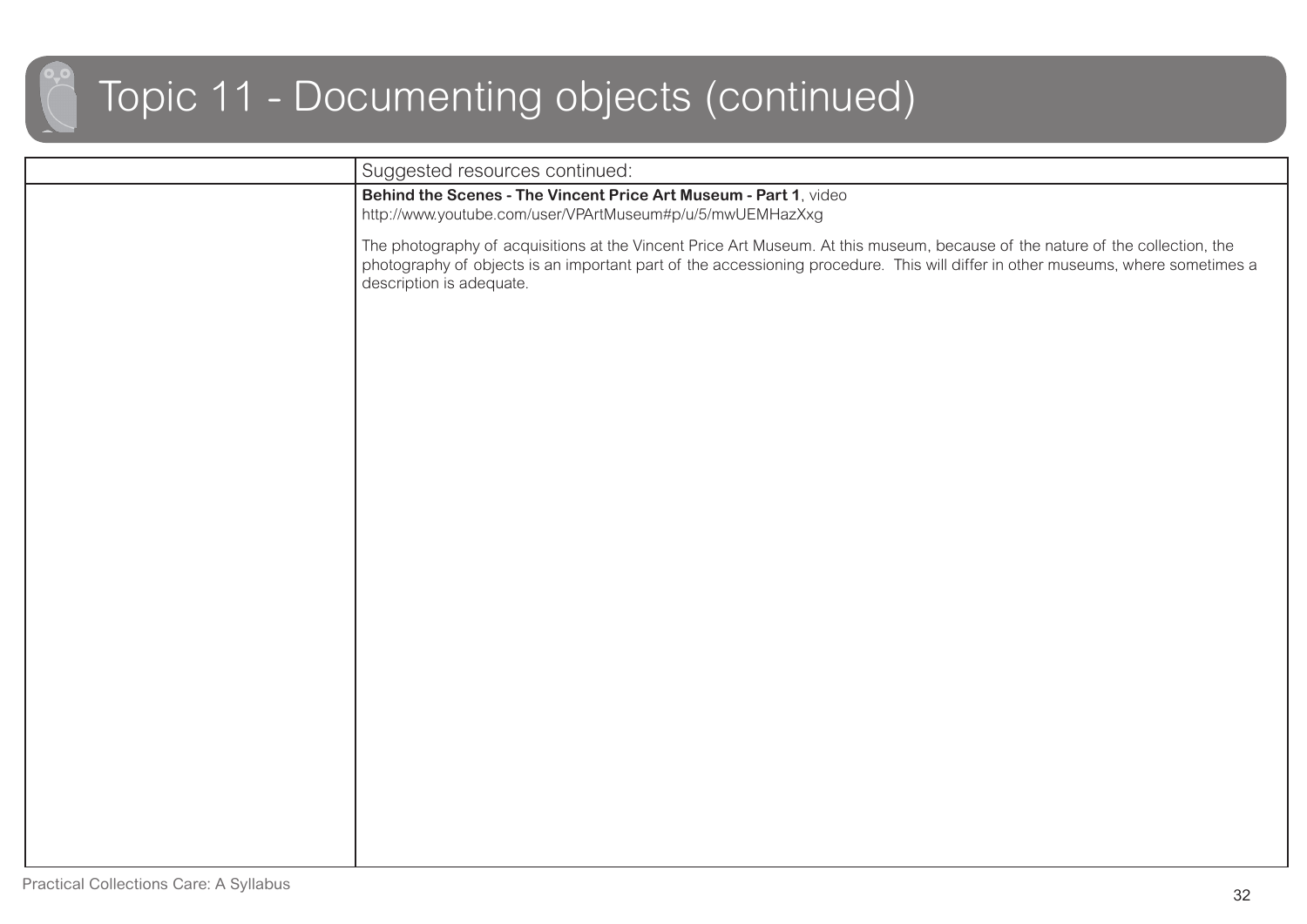### <span id="page-32-0"></span>Topic 12 - Labelling and marking objects

#### **This topic supports the student to understand :**

- The purpose of the labelliing and marking of museum objects
- -The practical application of labels and marks to museum objects of different types

#### **Context to this Topic:**

In a museum every object, or group of objects, should have a unique identity number. If an object forms part of the museums permanent collections, this number is usually an accession number, but it may be another type of number, if, for example the object forms part of a replica collection.

In a museum, every object, or group of objects, must be labelled and/or marked with this unique identity number in a way that is as permanent as possible, but which does not damage or alter the object, and which can if necessary be reversed by the museum.

- -The term 'labelling' describes attaching the number to an object using a label, or, depending on the type of object, sometimes to its packaging
- - The term 'marking' describes applying the number directly onto an object using a variety of methods which are not damaging to the object, and which may be reversed.

There are many ways of labelling and marking museum objects: the choice of method depends on factors such as the material the object is made from, its size or its shape. Choosing the correct method and position is essential to prevent damaging the object, but to also ensure that the number remains in place until such time that it is removed by staff.

The object's unique identity number will also appear on the records the museum holds about the object. The number therefore provides a link between the information a museum holds about the object to the object itself.

Labelling and marking is an important and fundamental collections care activity in all museums: if the bond between the object and its documentation is broken, the consequences may be serious. At best, time will be wasted in tracking down documentation and re-establishing the link. At worst, the museum will not know how the object was acquired, or its significance. The number is not intended to act as extra security in the case of theft of an object.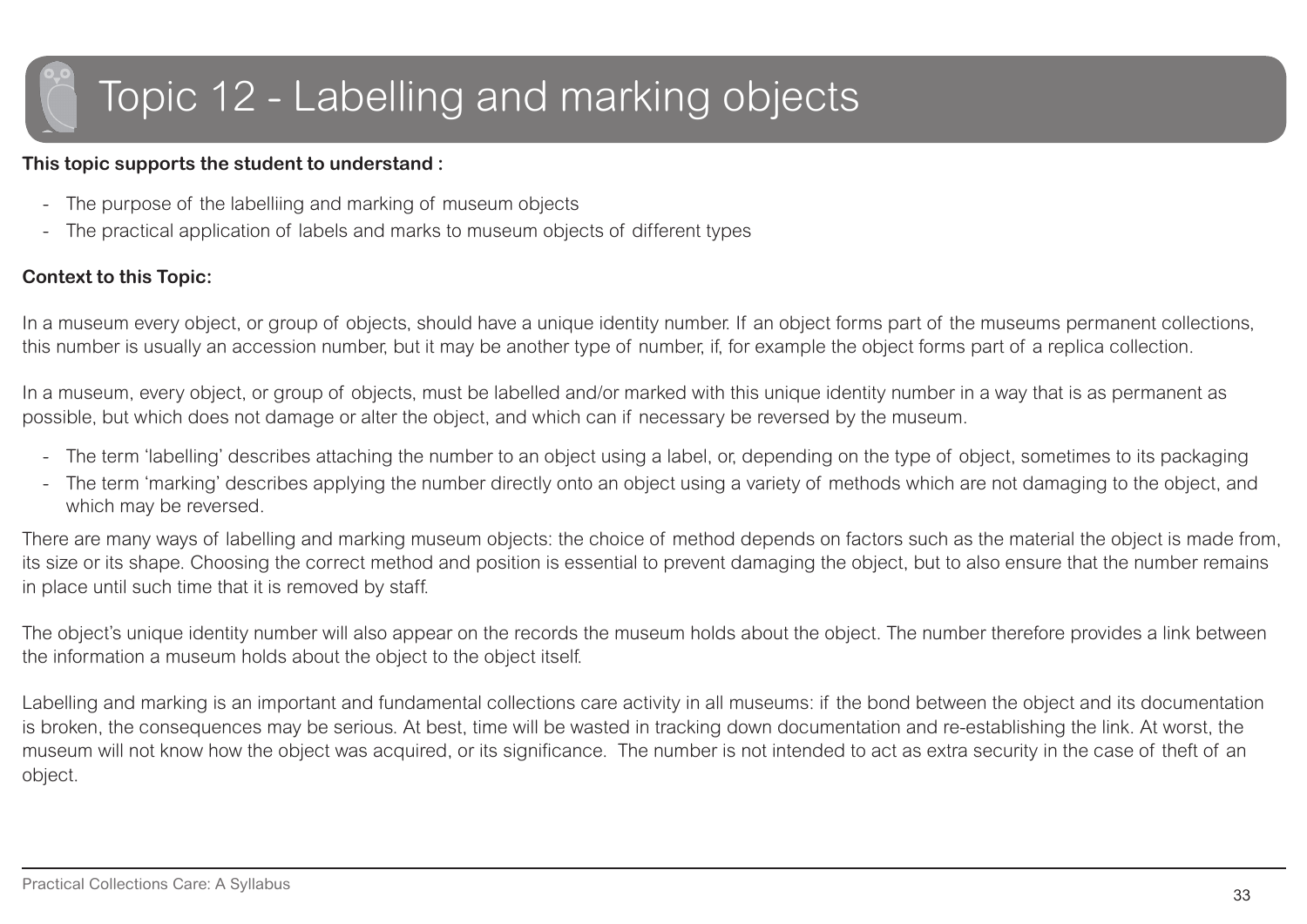## Topic 12 - Labelling and marking objects

| All students should be able to:                                                                                                                                                                                                                                                                                                 | <b>Suggested resources:</b>                                                                                                                                                                                                                                                                       |
|---------------------------------------------------------------------------------------------------------------------------------------------------------------------------------------------------------------------------------------------------------------------------------------------------------------------------------|---------------------------------------------------------------------------------------------------------------------------------------------------------------------------------------------------------------------------------------------------------------------------------------------------|
| State the reasons for labelling and<br>marking, and when it takes place in the<br>lifecycle of a museum object<br>Identify the resources and products used<br>in labelling and marking museum objects                                                                                                                           | Accessions in May 2010, (2010), Arkansas State Museum<br>http://www.youtube.com/watch?v=v7rLN6sAwO8                                                                                                                                                                                               |
|                                                                                                                                                                                                                                                                                                                                 | A short film listing all of the objects accessioned by the Old State House Museum, Arkansas in one month. The film illustrates many<br>different types of object made from a variety of materials: appropriate labelling and marking methods would have been chosen for<br>each of these objects. |
| Identify the component materials of a<br>variety of museum objects, and select<br>appropriate labelling and marking<br>techniques, and positions<br>Recognise the Health and Safety<br>implications of using some labelling and<br>marking products containing chemicals,<br>and select basic health and safety<br>precautions. | Labelling and Marking Museum Objects Booklet, (2008), National Museums Liverpool and the Collections Trust.<br>http://www.collectionslink.org.uk/programmes/museum-accreditation/926-labelling-and-marking-museum-objects                                                                         |
|                                                                                                                                                                                                                                                                                                                                 | A very comprehensive guide to the rationale for labelling and marking museum objects, with summaries of different techniques and<br>positions for different types of object. The booklet also includes health and safety advice on using paraloid and acetone.                                    |
|                                                                                                                                                                                                                                                                                                                                 | Guidelines on marking and labelling methods and positions, (Undated), National Museums Liverpool.<br>http://www.collectionslink.org.uk/media/com_form2content/documents/c1/a350/f6/000955.pdf                                                                                                     |
|                                                                                                                                                                                                                                                                                                                                 | An internal document from National Museums Liverpool, which provides staff with guidance on labelling and marking objects from<br>the collections. This document gives useful 'real life' examples of labelling and marking different types of object.                                            |
|                                                                                                                                                                                                                                                                                                                                 | The contents of a museum labelling and marking kit, (2012), Norfolk Museums and Archaeology Service<br>http://www.youtube.com/watch?v=osEIQsqG3CU                                                                                                                                                 |
|                                                                                                                                                                                                                                                                                                                                 | A short video in which Juliane Ovenden, conservator, demonstrates the contents of a museum labelling and marking kit.                                                                                                                                                                             |
|                                                                                                                                                                                                                                                                                                                                 | Labelling and marking paper objects in museum collections, (2012), Norfolk Museums and Archaeology Service<br>http://www.youtube.com/watch?v=BF2olxg1hmc                                                                                                                                          |
|                                                                                                                                                                                                                                                                                                                                 | A short video in which Juliane Ovenden, conservator, demonstrates the appropriate marking of photographs and books.                                                                                                                                                                               |
|                                                                                                                                                                                                                                                                                                                                 | Labelling and marking textiles in museum collections, (2012), Norfolk Museums and Archaeology Service<br>http://www.youtube.com/watch?v=-zCXNphTv0U                                                                                                                                               |
|                                                                                                                                                                                                                                                                                                                                 | A short video in which Juliane Ovenden, conservator, demonstrates the marking of textile objects.                                                                                                                                                                                                 |
|                                                                                                                                                                                                                                                                                                                                 | Marking museum objects using starch paste, (2012), Norfolk Museums and Archaeology Service<br>http://www.youtube.com/watch?v=XB30xTpYJ00                                                                                                                                                          |
|                                                                                                                                                                                                                                                                                                                                 | A conservator demonstrates the appropriate marking of museum objects using the starch paste method. This is increasingly being<br>used in museums to replace the paraloid and acetone ('paraloid sandwich') method, because it is quicker to apply and does not<br>involve the use of chemicals.  |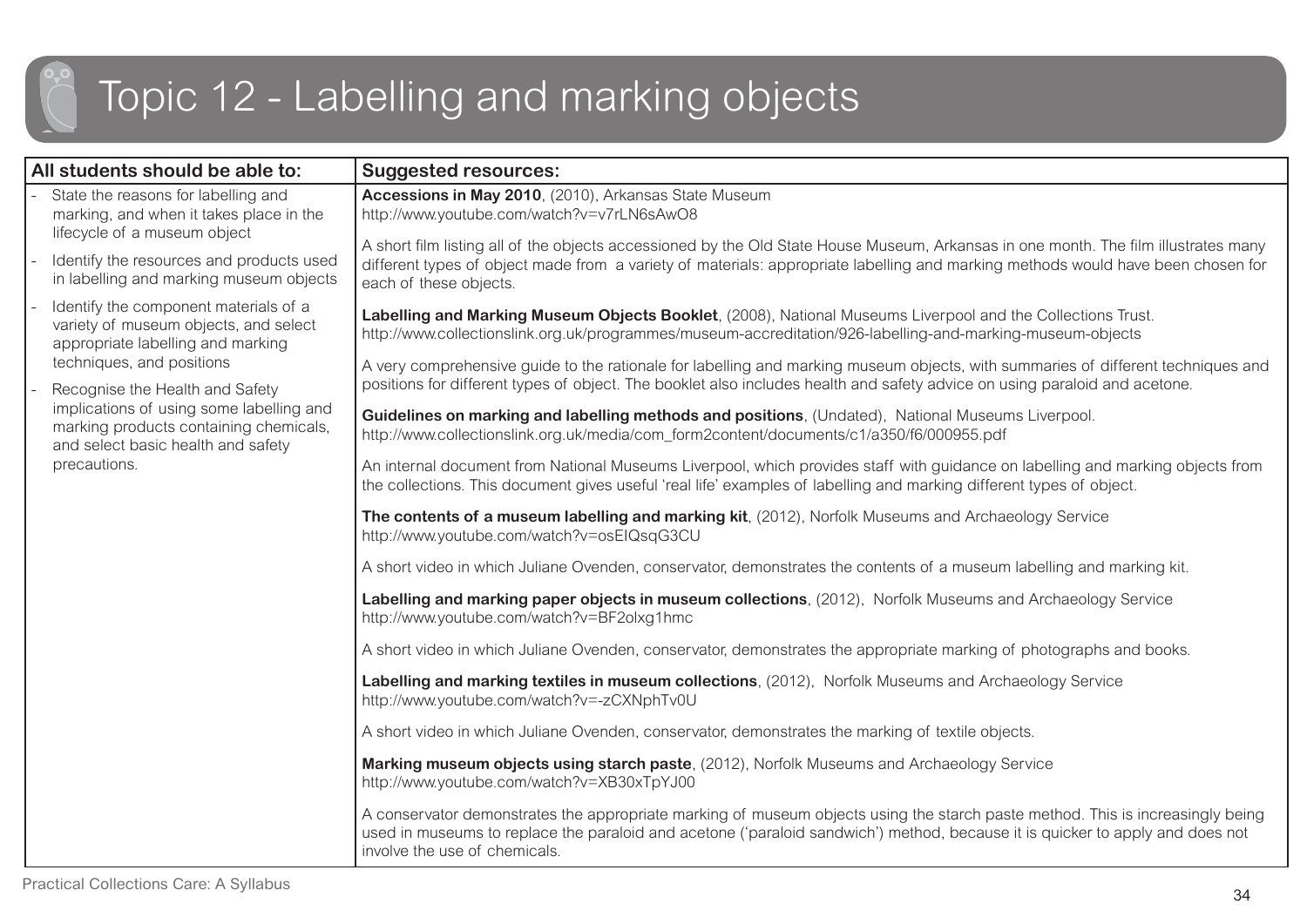### Topic 12 - Labelling and marking objects (continued)

| Suggested resources (continued)<br>Working with Substances Hazardous to Health. 2009. Health and Safety Executive.<br>http://www.collectionslink.org.uk/discover/environmental-control/842-working-with-substances-hazardous-to-health-coshh<br>A Control of Substances Hazardous to Health (COSHH) fact sheet providing a general introduction to the health and safety<br>implications of using chemicals at work. In the context of labelling and marking museum objects, health and safety concerns<br>generally only arise with the use of paraloid and acetone - both of which are being replaced by the starch paste method in some<br>circumstances. However, paraloid is still in use and health and safety guidance needs to be followed. |
|-----------------------------------------------------------------------------------------------------------------------------------------------------------------------------------------------------------------------------------------------------------------------------------------------------------------------------------------------------------------------------------------------------------------------------------------------------------------------------------------------------------------------------------------------------------------------------------------------------------------------------------------------------------------------------------------------------------------------------------------------------|
|                                                                                                                                                                                                                                                                                                                                                                                                                                                                                                                                                                                                                                                                                                                                                     |
|                                                                                                                                                                                                                                                                                                                                                                                                                                                                                                                                                                                                                                                                                                                                                     |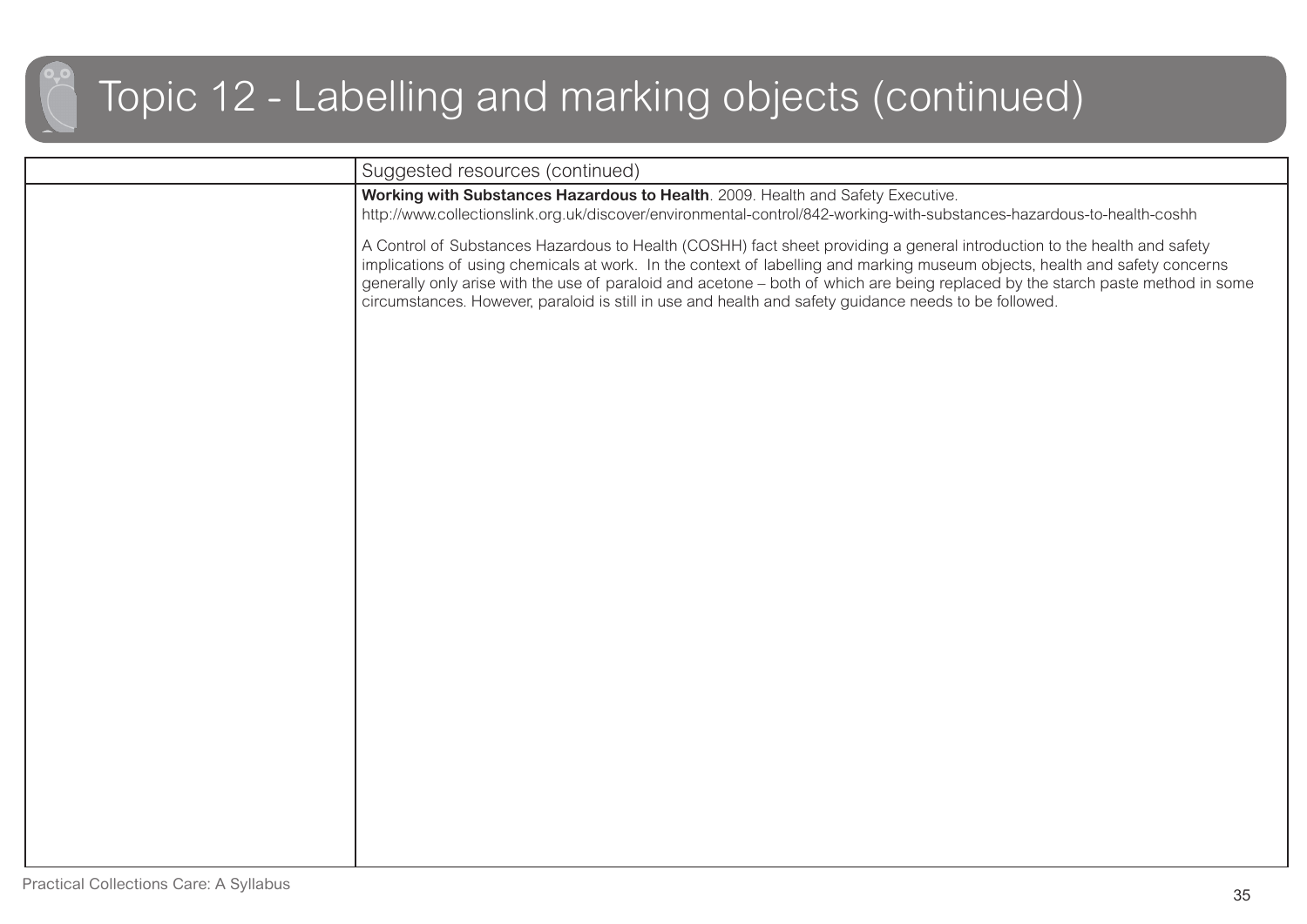### <span id="page-35-0"></span>Topic 13 - Handling, packing and moving objects

#### **This topic supports the student to understand :**

- The principles of safe handling, packing and moving of single objects and collections, with reference to minimising risk to objects and observing Health and Safety guidelines.

#### **Context to this Topic:**

Inevitably, using collections places them at risk of damage, in fact the primary cause of damage to collections is handling, either by the curator or by a user of the collection. This topic builds the students awareness of safe practices when handling, and the choice of appropriate materials and techniques for packing for storage. It makes reference to circumstances where specialist packing is necessary, when for example objects are being moved to a different site: this kind of packing is usually undertaken by specialist companies and requires different techniques.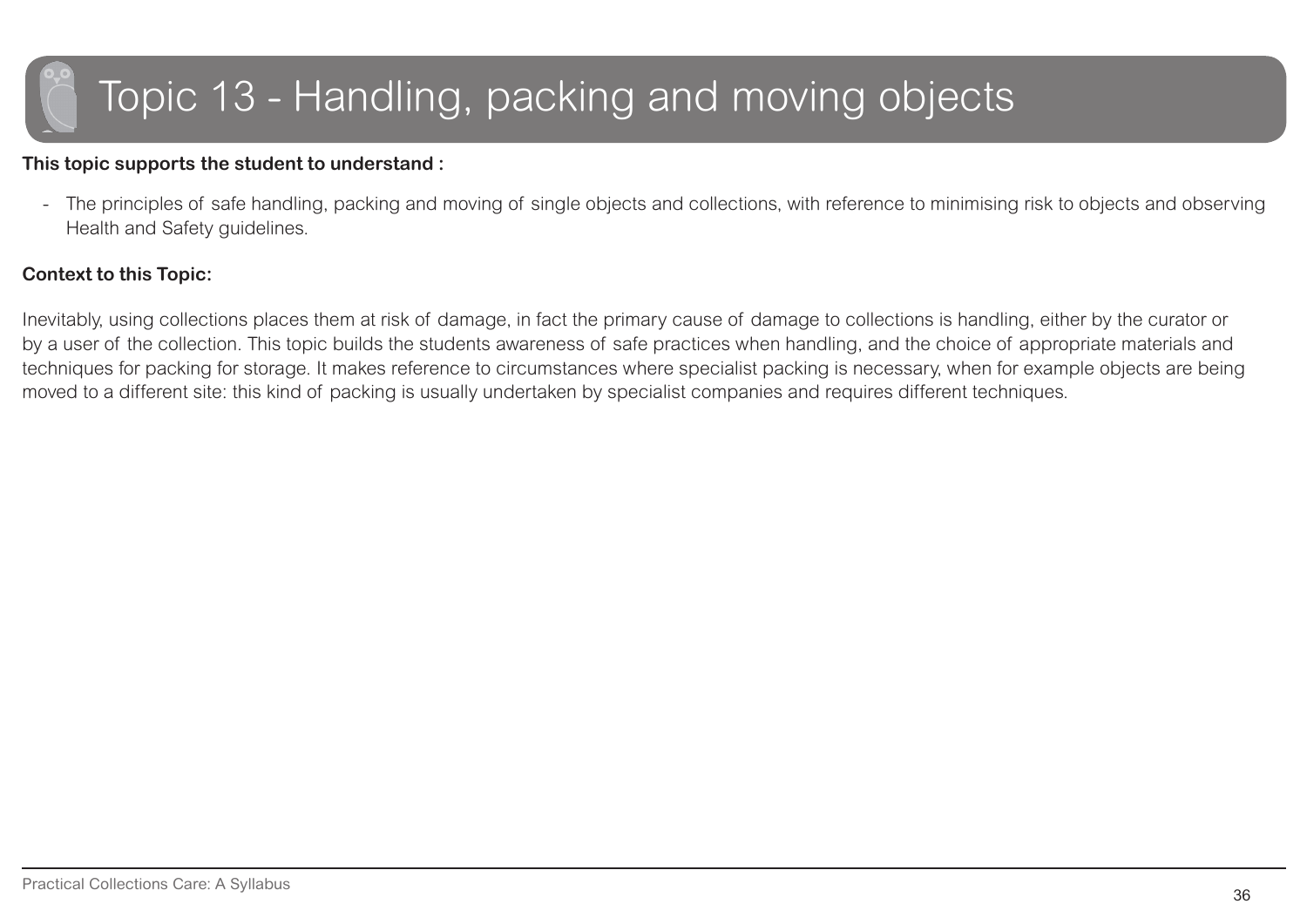### Topic 13 - Handling, packing and moving objects

| All students should be able to:                                                              | <b>Suggested resources:</b>                                                                                                                                                                                            |
|----------------------------------------------------------------------------------------------|------------------------------------------------------------------------------------------------------------------------------------------------------------------------------------------------------------------------|
| Identify basic handling and moving<br>techniques for different sizes and types of<br>objects | Packing museum objects: a Collections Care How To Guide, (2012), Norfolk museums and Archaeology Service<br>http://www.sharemuseumseast.org.uk/shares/resource_122.pdf                                                 |
| Identify basic packing techniques and<br>appropriate packing materials                       | An introduction to basic packing and handling materials and techniques, with case studies, and photographs of well packed<br>museum objects.                                                                           |
| Identify circumstances where specialist<br>packing is required                               | Signpost Factsheets 3 - Handling and Packing, (2006), South West Museums, Libraries and Archives<br>http://clbeta.org.uk/media/com_form2content/documents/c1/a268/f6/001260.pdf                                        |
| Recognise the Health and Safety<br>implications of handling and moving<br>museum objects     | A good follow on to Packing museum objects: a Collections Care How To Guide, containing specific guidance on packing particular<br>types of collections including textiles                                             |
|                                                                                              | <b>Collections Link Suppliers Directory</b><br>http://www.collectionslink.org.uk/suppliers?sid=1                                                                                                                       |
|                                                                                              | This directory links the user to websites of suppliers of conservation resources used by museums, for packing and moving, and<br>provides a useful reference to the range of materials and equipment available.        |
|                                                                                              | <b>Moving the Grant Museum</b><br>http://blogs.ucl.ac.uk/museums/2011/03/15/moving-the-grant-museum/                                                                                                                   |
|                                                                                              | A video with supporting blog, describing the packing and moving of the Grant Museum Collection, University College London, from<br>one building to another.                                                            |
|                                                                                              | Packing and moving library and archive collections, (2005), National Preservation Office<br>http://www.collectionslink.org.uk/media/com_form2content/documents/c1/a107/f6/000507.pdf                                   |
|                                                                                              | An in depth analysis of the issues involved in moving library and archival collections. Useful as an illustration of the planning and risk<br>assessment needed before undertaking a major relocation of a collection. |
|                                                                                              | Getting to grips with manual handling: a short guide, (2011), Health and Safety Executive.<br>http://www.hse.gov.uk/pubns/indg143.pdf                                                                                  |
|                                                                                              | An overview of HSE advice on manual handling. It is important that everyone in a museum is aware of basic manual handling<br>guidance.                                                                                 |
|                                                                                              |                                                                                                                                                                                                                        |
|                                                                                              |                                                                                                                                                                                                                        |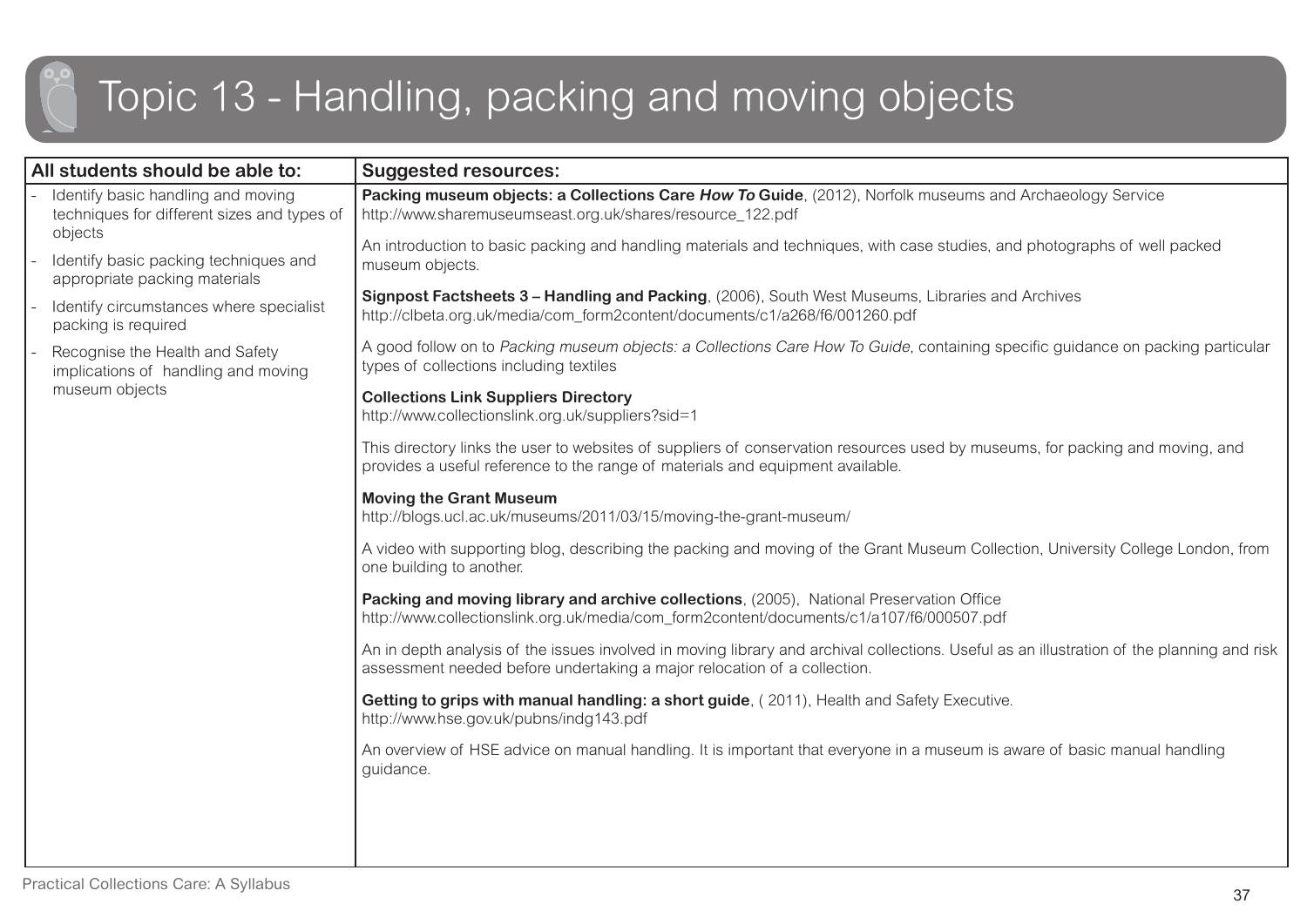# <span id="page-37-0"></span>Topic 14 - Storage and display

#### **This topic supports the student to understand :**

- The importance of the use of secure and appropriate storage and display materials and techniques

#### **Context to this topic:**

All museum objects are either in use or in storage of some kind. 'In use' encompasses a variety of activities, but also includes display. Museum objects need to be stored and displayed in such a way that:

- -They are easy to retrieve by museum staff
- -They are secure from loss or damage
- -The physical storage or display medium is appropriate for the type of object and its material
- -They are not damaged by proximity to inappropriate materials

This topic deals with the physical storage and display of museum objects, such as shelving, and support materials in cases.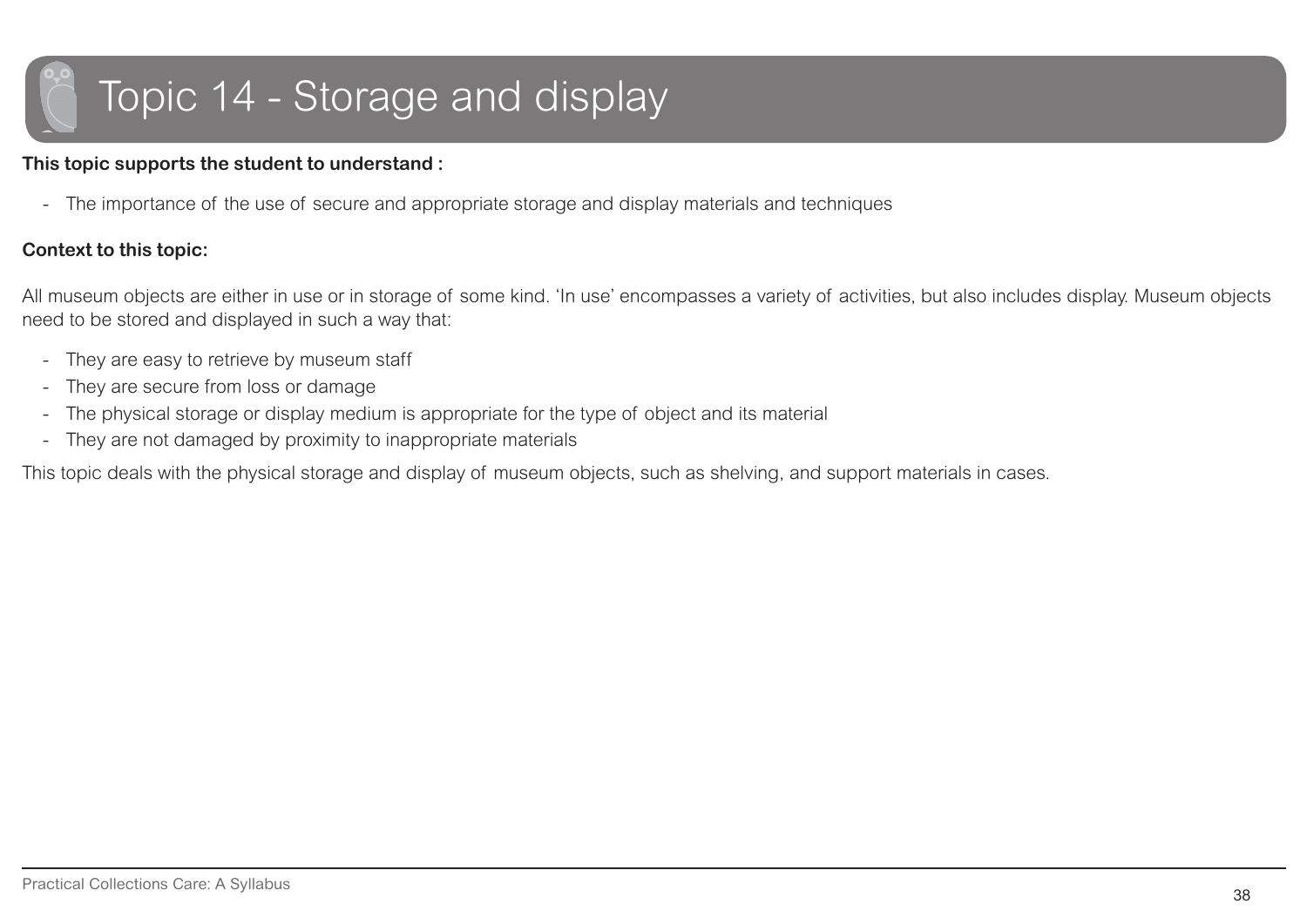## Topic 14 - Storage and display

| All students should be able to:                                                                                                                                                                                                                                                      | <b>Suggested resources:</b>                                                                                                                                                                                                                                          |
|--------------------------------------------------------------------------------------------------------------------------------------------------------------------------------------------------------------------------------------------------------------------------------------|----------------------------------------------------------------------------------------------------------------------------------------------------------------------------------------------------------------------------------------------------------------------|
| Identify the types of objects and materials<br>which are most at risk from incorrect<br>display and methods of correct support<br>and mounting<br>Describe the issues that need to be<br>considered when displaying or storing<br>museum objects made from a variety of<br>materials | The effects of storage and display materials on museum objects, (2011), Museums Galleries Scotland<br>http://www.collectionslink.org.uk/discover/site-information/582-the-effects-of-storage-and-display-materials-on-museum-objects                                 |
|                                                                                                                                                                                                                                                                                      | A fact sheet describing the damaging effects of storage and display materials on museum objects with special reference to<br>collections of paper, photographic materials, bone, ivory, feathers, and rubber.                                                        |
|                                                                                                                                                                                                                                                                                      | St Fagans Museum - Cardiff, (2009), St Fagans, National Museum Wales<br>http://www.youtube.com/watch?v=HoO7QufdJCE&feature=related                                                                                                                                   |
|                                                                                                                                                                                                                                                                                      | A curator describes a large storage project, and the experience of working with a storage company to arrive at a range of solutions<br>for a variety of types of museum objects. Good illustrations in the film of different storage solutions.                      |
|                                                                                                                                                                                                                                                                                      | <b>Choosing Museum Racking with Jane Thompson Webb</b><br>http://www.youtube.com/watch?v=tdzLpptyXk8                                                                                                                                                                 |
|                                                                                                                                                                                                                                                                                      | This film is produced by Birmingham Museum and Art Gallery with Metalrax, a specialist museum racking supplier - it contains<br>excellent basic advice on museum shelving.                                                                                           |
|                                                                                                                                                                                                                                                                                      | Materials and their interaction with museum objects, (2003), Victoria and Albert Museum Conservation Journal<br>http://www.vam.ac.uk/content/journals/conservation-journal/issue-44/materials-and-their-interaction-with-museum-objects/                             |
|                                                                                                                                                                                                                                                                                      | This resource is not primarily aimed at entry level students, however it is useful in that it covers storage and display materials from a<br>conservators viewpoint, and is a good introduction to the terminology used in specifying storage and display materials. |
|                                                                                                                                                                                                                                                                                      | <b>Conservation and Lighting, (2009), Museums Galleries Scotland</b><br>http://www.collectionslink.org.uk/discover/site-information/581-conservation-and-lighting                                                                                                    |
|                                                                                                                                                                                                                                                                                      | An advice sheet containing an accessible summary of the science of measuring light levels, with guidance on the lighting for<br>conservation and display, and ways of reducing exposure to light and radiation in storage and display.                               |
|                                                                                                                                                                                                                                                                                      |                                                                                                                                                                                                                                                                      |
|                                                                                                                                                                                                                                                                                      |                                                                                                                                                                                                                                                                      |
|                                                                                                                                                                                                                                                                                      |                                                                                                                                                                                                                                                                      |
|                                                                                                                                                                                                                                                                                      |                                                                                                                                                                                                                                                                      |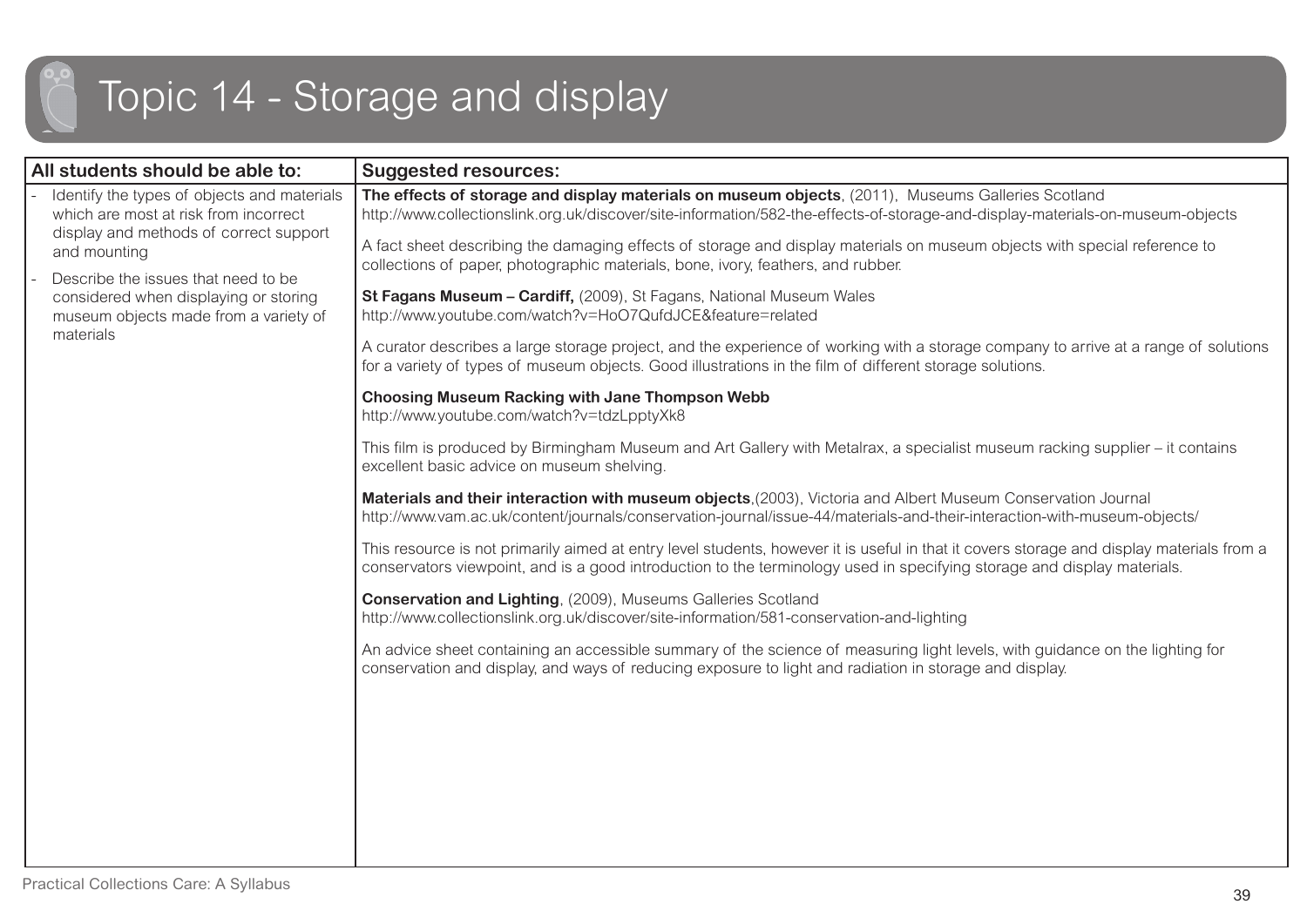<span id="page-39-0"></span>

#### **This topic supports the student to understand :**

- risk in the context of hazardous materials in collections, and build an awareness of situations where advice is needed from a professional with expertise, such as a conservator, in dealing with hazardous materials and objects.

#### **Context to this Topic:**

Museum objects can be made from component materials which may be toxic or have the potential to become toxic over time. These materials include poisonous metals, radiation and asbestos. It is important that people working with museum collections are aware of the hazards that can be associated with different types of objects and materials, to allow them to manage the risk to other objects in the collection, and to users of the collections.

The purpose of this topic is to raise awareness of the topic of hazards in collections, not to build knowledge about interventive techniques, which in the case of many hazardous materials should only be undertaken by a professional. It is however important that the student is able to assess the possible risk in using or storing commonly occurring objects containing hazardous materials, and employ appropriate and safe collection care practices, such as in handling and packing. This has to be balanced with an ability to recognise situations where it is necessary to consult a professional for advice.